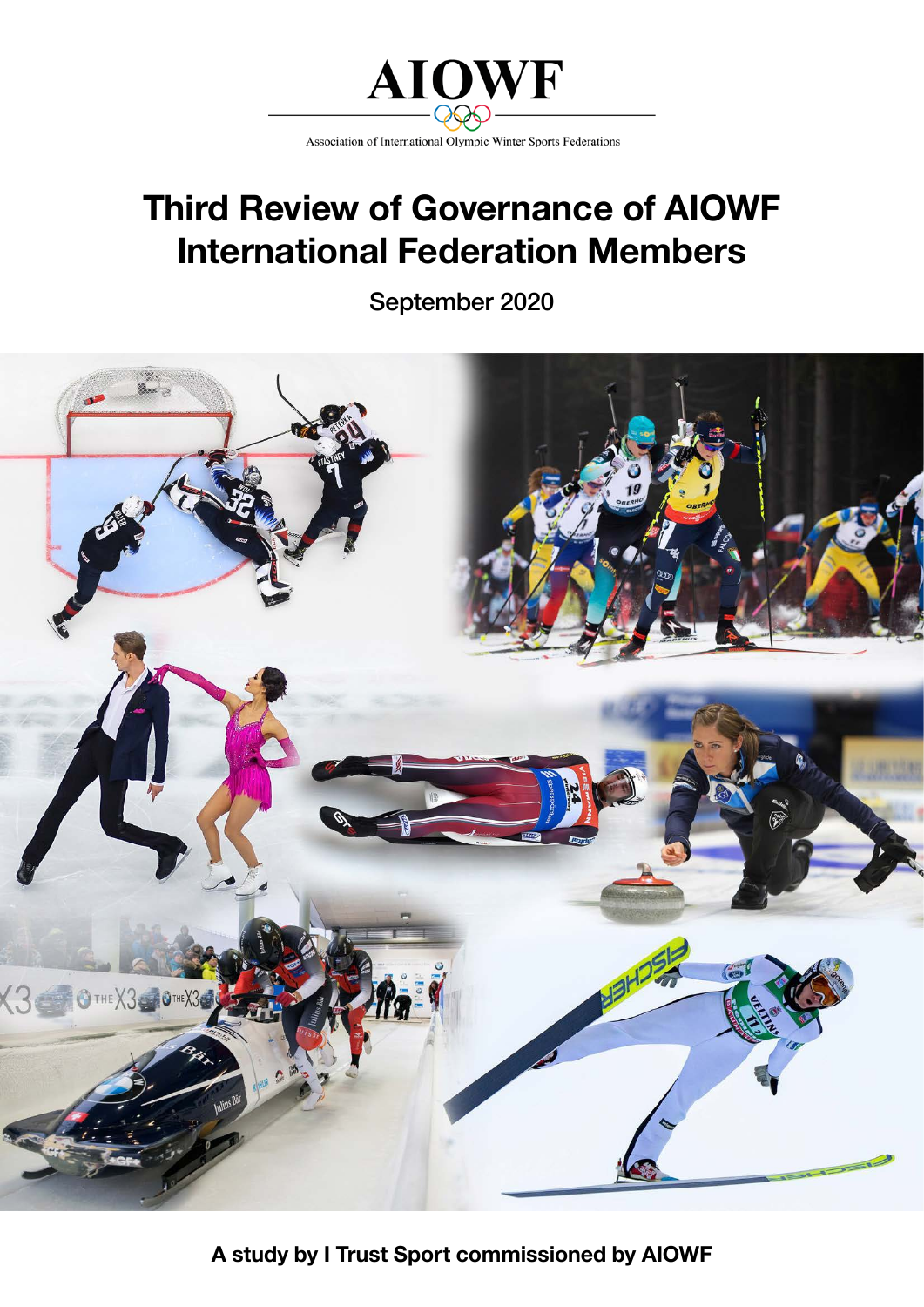

# Third Review of Governance of AIOWF IF Members

## **Contents**

| $\mathbf 1$ |  |
|-------------|--|
| 2           |  |
| 3           |  |
| 4           |  |
| 5           |  |
| 6           |  |
| 7           |  |
| 8           |  |
| 9           |  |
| 10          |  |
| 11          |  |
| 12          |  |
| 13          |  |
| 14          |  |
| 15          |  |
| 16          |  |
| 17          |  |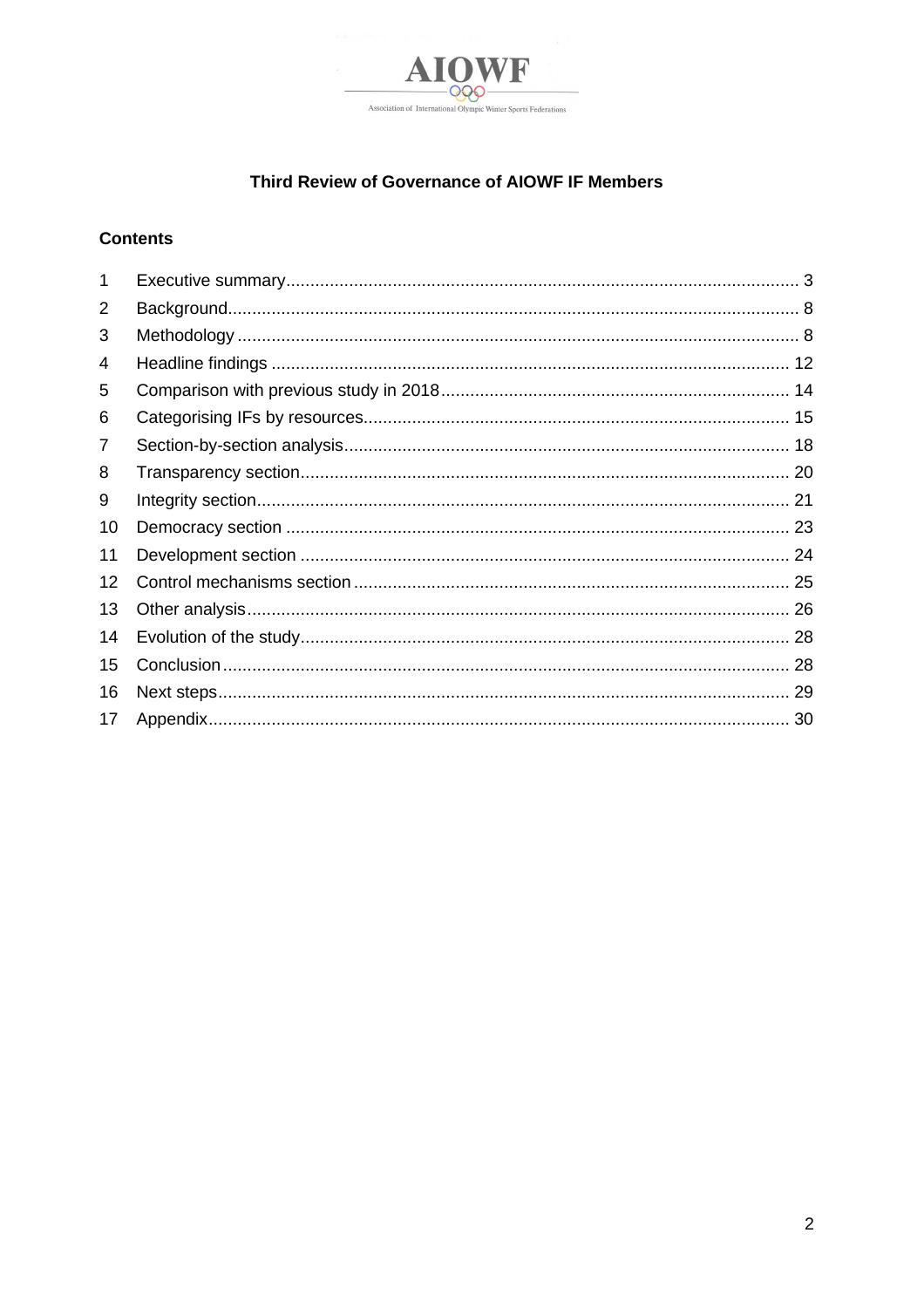

## <span id="page-2-0"></span>**1 Executive summary**

## **1.1 Background**

This document is the third review of governance of the seven members of the Association of International Olympic Winter Sports Federations [\(AIOWF\)](https://www.olympic.org/ioc-governance-international-sports-federations), commissioned by AIOWF itself. The review adopted the same procedure as the Association of Summer Olympic International Federations (ASOIF), which acted with the oversight of the [Governance Taskforce](http://www.asoif.com/governance-task-force) (GTF), publishing a [report](https://www.asoif.com/sites/default/files/download/asoif_third_review_of_if_governance_fv-0616.pdf) in June 2020.

Building on the previous reviews in 2017 and 2018, the evaluation for 2020 took the form of a self-assessment questionnaire with independent moderation of the responses. The questionnaire consisted of 50 measurable indicators covering five principles or sections: Transparency, Integrity, Democracy, Development and Control Mechanisms.

The questionnaire had been slightly revised for 2020 with the aim of ensuring it was up to date but also remained comparable to the earlier editions.

The seven questionnaires were distributed in early March. An original deadline in mid-April was extended due to the COVID-19 crisis and all seven responses were received before the end of May.

AIOWF and I Trust Sport, which was conducting the moderation exercise, acknowledging the unprecedented circumstances, subsequently agreed a policy to invite three AIOWF members to make further adjustments to aspects of their governance and then re-submit. The three IFs were informed of the process on 9 July and given a deadline for responding by mid-August. All three IFs accepted the invitation and responded on time.

For six of the seven IFs the moderation process resulted in the score being marked down. However, the average mark-down was smaller than in the previous editions of the study.

Ahead of the third assessment, the ASOIF GTF set a target for the summer sports of a total score of at least 120 out of a theoretical maximum of 200. The target is included in this report for reference.

Co-operation from the winter IFs is much appreciated, particularly considering that all of the IFs have been responding to the COVID-19 crisis during the assessment period.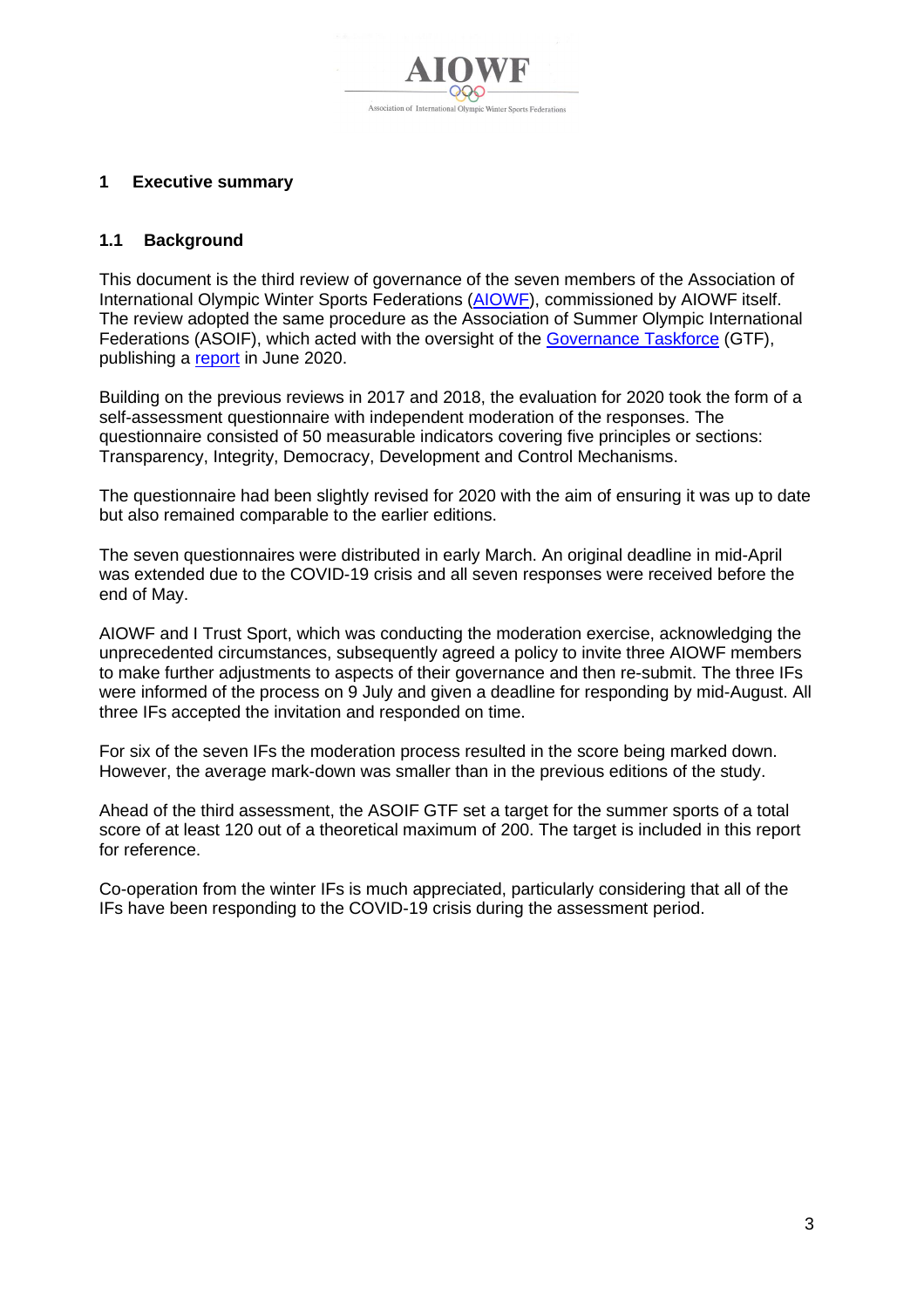

# **1.2 Headline findings**

200 180 A1 FIS A1/A2 IIHF 160 A2 -140 B FIL IBSF IBU ISU WCF 120 C 100 80 60 40 20  $\overline{0}$ 

Grouping of AIOWF members by score (out of 200)

Note that IFs are listed in alphabetical order within group B, not in score order.

The moderated scores of the AIOWF members have been allocated into the same groups that were defined for the ASOIF review, which relates to an assessment carried out in February 2020. The winter federations cover a broad range in their scores.

## 1.2.1 Comparison with 2018 and with ASOIF study

The mean score for the AIOWF members was 140 out of a theoretical maximum of 200, compared to 109 in 2018. This equates to a large average increase in the total score of about 31.

While a portion of the uplift can be attributed to improved understanding of the assessment process by the participants, the scores suggest there have been meaningful improvements in the aspects of governance studied.

Among the winter sports there was no clear correlation between the overall score and the size of the increase from 2018 to 2020. The mean score for the ASOIF and AIOWF members was virtually identical.

There is no strong evidence of a winter or summer sport "template" in relation to governance – the higher and lower-scoring areas are broadly consistent across both ASOIF and AIOWF members.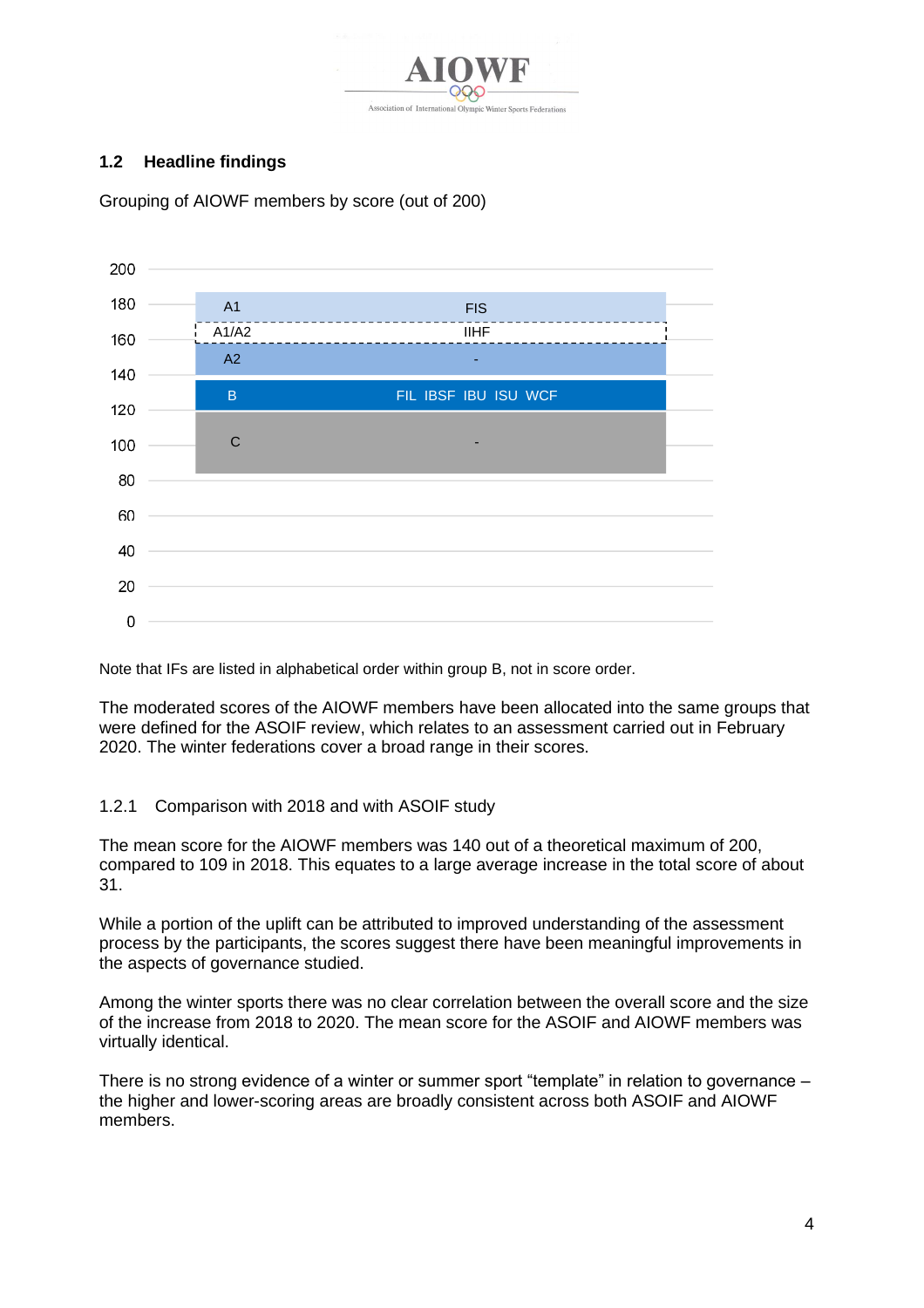

#### 1.2.2 Impact of the IF size on scores

Two multiple choice indicators were included to help categorise IFs by number of staff and annual revenue. Three of the AIOWF members had between 10 and 19 staff, three recorded 20 to 49 and one IF had staff numbers between 50 and 119. Regarding revenue, three IFs were in the group earning 4m to 8m CHF per year from 2016 to 2019 with the other four having revenue between 20m and 50m CHF.

Due to the small sample size, the AIOWF members were grouped together with the summer sports for analysis. There is an apparent correlation between IFs with more revenue and a higher overall moderated score. For example, the mean score for IFs with 4m to 8m CHF in annual revenue was about 130, compared to 149 for the grouping covering 20m to 50m CHF.

A similar pattern is evident when comparing IFs by staff numbers. The average score for IFs with 10 to 19 staff was 130, rising to 135 for those with 20 to 49 staff and 157 for IFs with staff levels between 50 and 119.

Despite the apparent correlation, there were exceptions across the summer and winter sports as some IFs with more limited resources 'over-performed' and a handful of larger IFs were towards the lower end of the scale.

#### 1.2.3 Key findings on specific governance issues

- Six of the seven winter sport IFs published at least one set of full, audited accounts an increase from three in 2018. In the case of the ASOIF IFs, 25 out of 31 members had published audited accounts by February 2020
- Two winter IFs had an Executive Board that was at least 25% composed by women. New quota rules are being put in place by two of the other sports which should have the effect of improving the gender balance. The general pattern of many IFs having only one or two women on their board was the same across winter and summer sports
- Four out of the seven IFs had some type of term limit in place for elected officials. This is an increase of two from 2018 and is consistent with a trend across both winter and summer sports
- Four out of the seven IFs have at least one athlete representative on the Executive Board or equivalent. All of the IFs have Athletes' Commissions
- There was only a slight increase in scores relating to environmental responsibility work. Just two IFs demonstrated that they have implemented a policy and measures on environmental responsibility. As for the ASOIF members, the rate of progress in this area may not be at the speed which society will expect
- Five IFs had an Ethics Committee with a majority of independent representation in place, which can propose sanctions – an increase since 2018
- As in 2018, most IFs did not meet the criteria of holding regular open tenders for major commercial and procurement contracts. However, it is understood that for small organisations there may only be a handful of occasions when a full tender process is appropriate
- On the topic of managing the potential risk of competition law/anti-trust legislation, four of the seven IFs could demonstrate relevant recent activity, such as amending rules and procedures relating to athlete eligibility and/or event sanctioning
- All of the winter federations either had a safeguarding policy in place consistent with IOC Guidelines or at least linked to IOC materials. One IF was already actively implementing their policy. This is a lower proportion than among the ASOIF members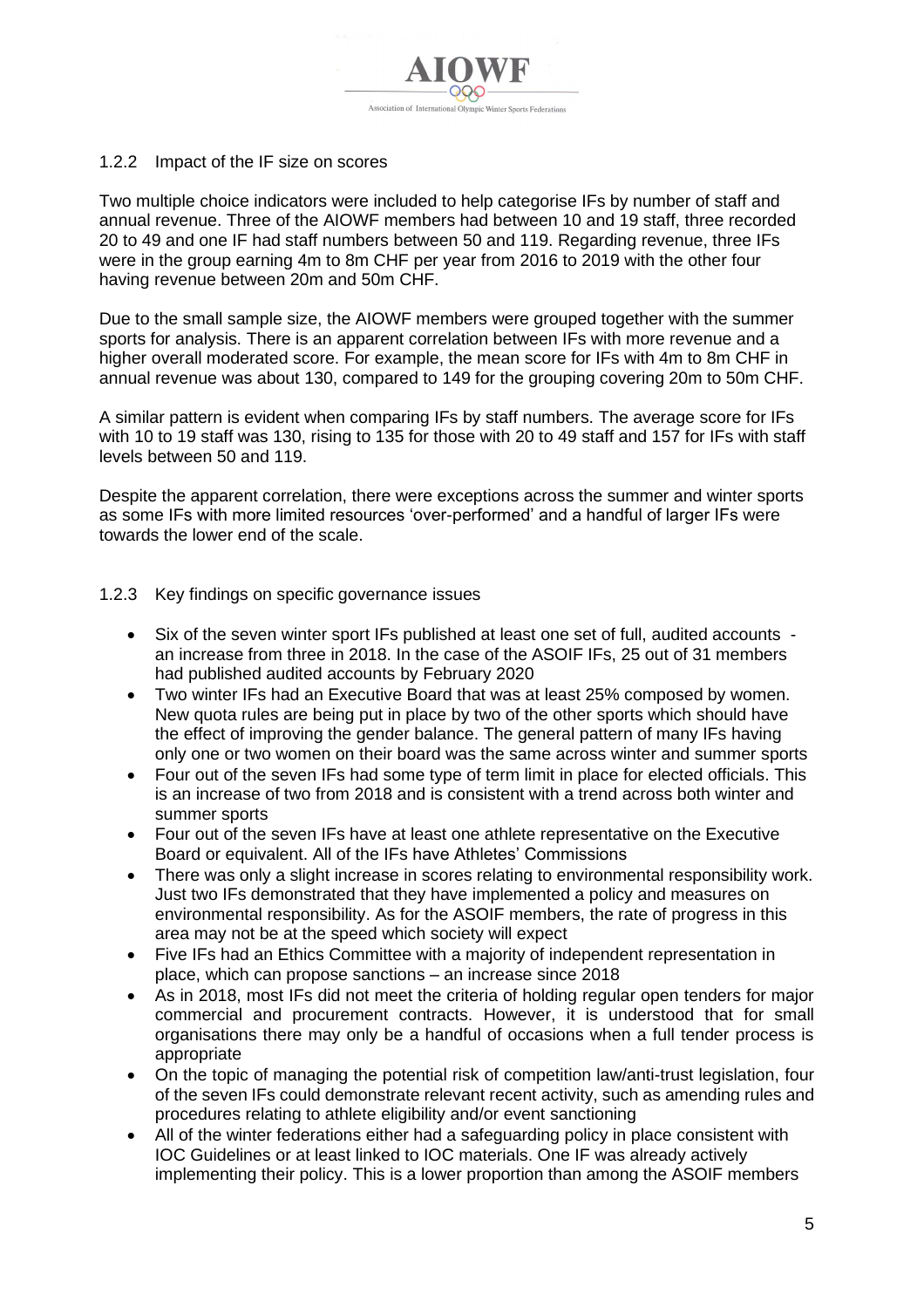

- The level of transparency regarding development expenditure has increased since 2018. Six of the seven AIOWF members provided a breakdown of financial figures
- A right of appeal to the Court of Arbitration for Sport was included in the rules of all IFs. Most sports have had experience of at least one case. There is no observable difference between the winter and summer sports in this regard
- Due to the COVID-19 crisis, AIOWF members understandably took decisions to postpone General Assemblies/Congresses that had originally been scheduled to take place in the summer months. Postponements in themselves did not affect the scoring but it is possible in some cases that extra information was not yet available during the period of the assessment which would otherwise have been ready

# **1.3 Evolution of this study**

This third review of IF governance has benefitted considerably from the incremental changes made based on experience and the lessons learned from the first and second editions. The range of indicators has been carefully adjusted and wording has been amended to increase clarity. In addition, IFs have dedicated more resources to responding with each iteration and the understanding of the process has improved.

Nonetheless, the study has limitations, which should be acknowledged. As for the previous editions, the questionnaire was restricted to 50 scoring questions to make the task of completion manageable. In a study which is designed as "one size fits all", there are inevitably also a few indicators which are more relevant to some IFs than others. The scoring system for the questionnaire is partially subjective and the results represent a snapshot in time – May or August 2020. Finally, the decision that was taken to offer a second opportunity to three of the participating IFs to submit information benefits them and potentially disadvantages the other four but is believed to be justified in the circumstances.

## **1.4 Concluding comments**

The analysis of the governance of the AIOWF members shows substantial progress by all of the sports since 2018, which is to be commended, but there are significant differences between the strongest performers and the weakest.

Important steps forward include the publication of audited financial accounts by more of the winter sports, more formalised and independent ethics committees, a trend towards the adoption of term limits for elected officials, and increased transparency of development expenditure.

Analysis of other notable topics, such as gender balance on the Executive Board, safeguarding work and action on environmental sustainability, suggests that progress has been relatively limited since 2018 but there are projects now underway which should lead to further improvements soon.

Dealing with the enormous disruption caused by the COVID-19 crisis, including the need to postpone Congresses, has rightly been the priority of the IFs in recent months. It is to be hoped that work to improve governance will be acknowledged as an important and necessary component of the recovery process for all sport, which will help IFs be more sustainable and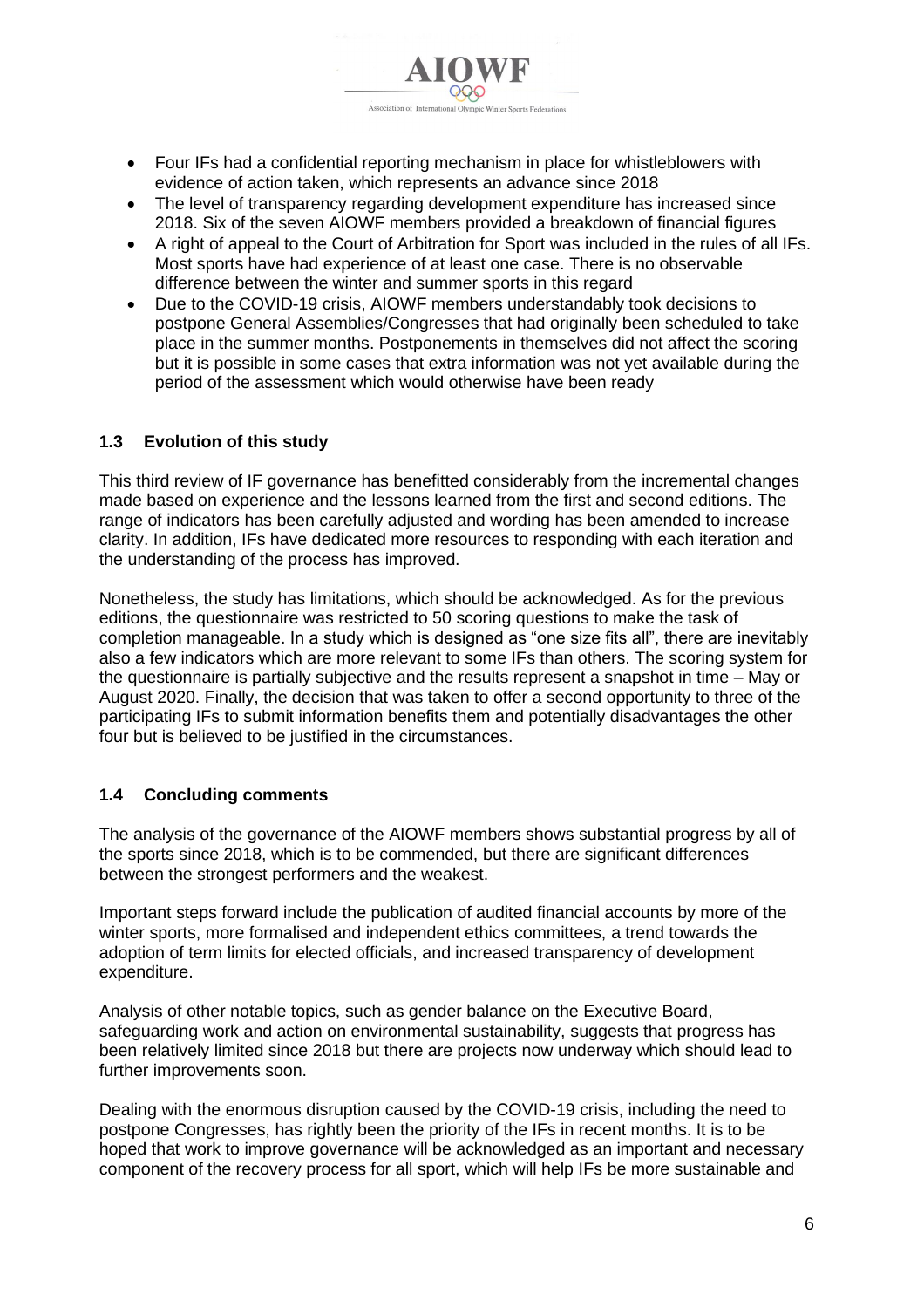

resilient, reaching the high standards that the public and sports community have the right to expect.

## **1.5 Next steps**

Each AIOWF IF is receiving their full results alongside this report. The ASOIF GTF plans to continue with the governance assessment project. A pilot study on organisational culture within IFs is planned and there will be another iteration of the assessment exercise in due course.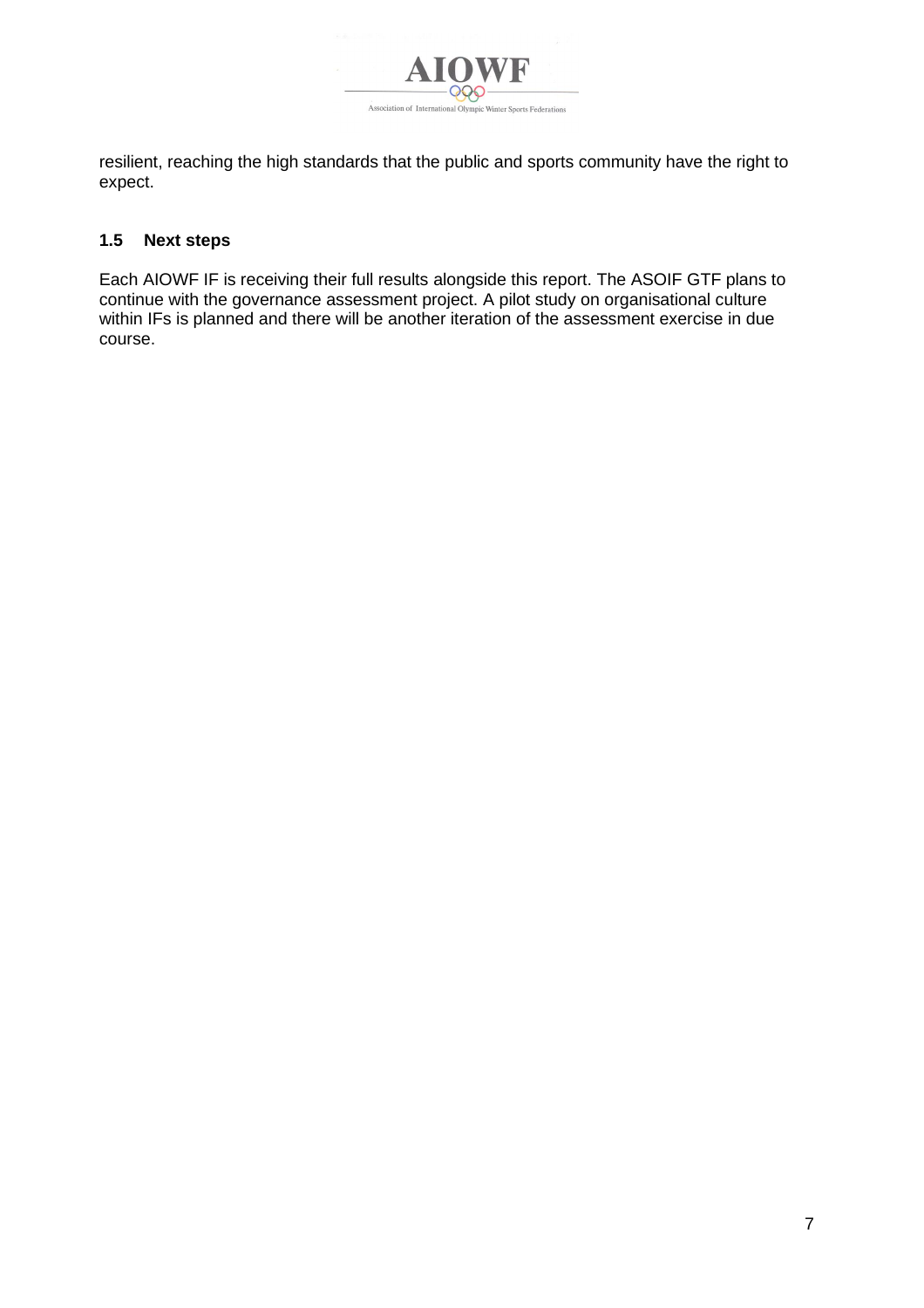## <span id="page-7-0"></span>**2 Background**

The Association of International Olympic Winter Sports Federations [\(AIOWF\)](https://www.olympic.org/ioc-governance-international-sports-federations) commissioned a third review of International Federation (IF) governance for 2020, adopting the same procedure and questionnaire as the Association of Summer Olympic International Federations (ASOIF), which acted with the oversight of the [Governance Taskforce](http://www.asoif.com/governance-task-force) (GTF). This followed previous studies, also adopting the same process, in 2017 and 2018.

Starting in March 2020, the current state of governance of the seven IF members of AIOWF was evaluated using a self-assessment <u>questionnaire</u><sup>1</sup>. The [questionnaire](http://www.asoif.com/sites/default/files/download/third_if_governance_self-assessment_questionnaire_2019-2020.pdf) was identical to the one developed for the ASOIF project and was re-used with ASOIF's approval.

Sports governance consultancy [I Trust Sport](http://www.itrustsport.com/) provided support, reviewing the responses to self-assessment questionnaires, moderating scores where needed, and producing this report.

The questionnaire consisted of 50 fairly objective and measurable indicators covering five principles or sections: Transparency, Integrity, Democracy, Development and Control Mechanisms.

Ahead of the third assessment, the ASOIF GTF set a target for the full member summer sports of a total score of at least 120 out of a theoretical maximum of 200. The target was not discussed separately by AIOWF but is included in this report for reference.

## <span id="page-7-1"></span>**3 Methodology**

The self-assessment questionnaires were distributed by by e-mail on 4 and 5 March 2020 with a deadline for response of 15 April. IFs were asked to determine a score for each question and to provide explanatory evidence, such as a hyperlink to a relevant page or document on the website. In some cases, supplementary documents were provided on a confidential basis.

To aid IFs and to avoid unnecessary duplication of work, the questionnaires that were distributed incorporated both the responses of the IF to the indicators in 2018 and the moderated scores and comments.

Four of the seven questionnaires were completed and returned before or close to the deadline. Due to the global COVID-19 crisis, it was understandable that some IFs needed more time – all of the sports had to deal with event cancellations and/or Congress postponements. The remaining questionnaires were submitted in the following month with the last one received on 25 May.

Once received, the questionnaire responses were independently moderated.

Acknowledging the unprecedented circumstances, AIOWF and I Trust Sport subsequently agreed a policy to invite three AIOWF members to make further adjustments to aspects of their governance and then re-submit. The three IFs were the Fédération Internationale de Luge de Course (FIL), the International Bobsleigh and Skeleton Federation (IBSF) and the International Ice Hockey Federation (IIHF). They were informed of the process on 9 July and

<sup>1</sup> ASOIF Governance Taskforce – International Federation Self-Assessment Questionnaire (2019): [http://www.asoif.com/sites/default/files/download/third\\_if\\_governance\\_self](http://www.asoif.com/sites/default/files/download/third_if_governance_self-assessment_questionnaire_2019-2020.pdf)[assessment\\_questionnaire\\_2019-2020.pdf](http://www.asoif.com/sites/default/files/download/third_if_governance_self-assessment_questionnaire_2019-2020.pdf)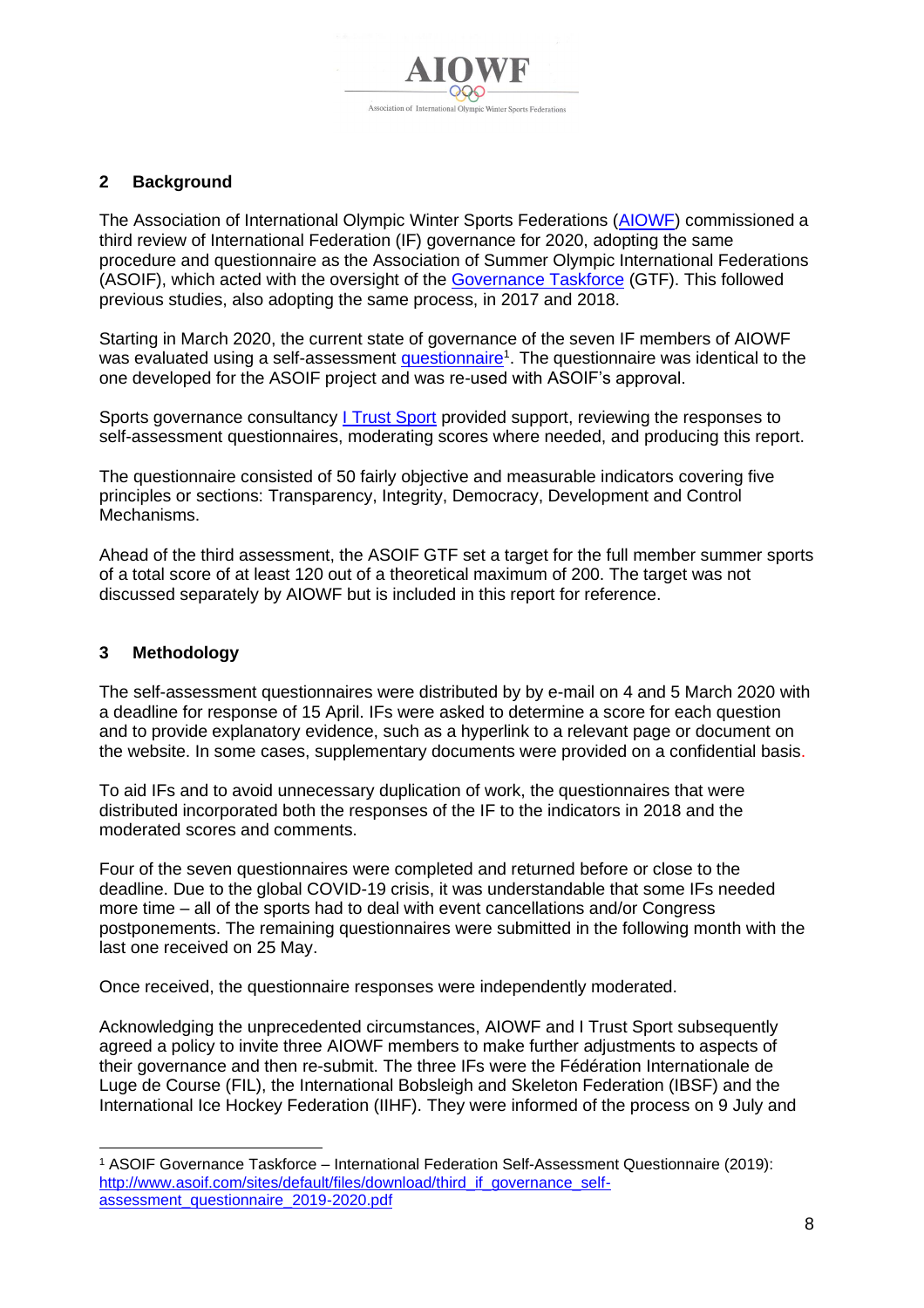

given a deadline for responding by mid-August. All three IFs accepted the invitation and responded on time.

The three updated questionnaires were then moderated for a second time. Only the scores from the second moderation process are used in this report.

## **3.1 Scoring**

The scoring system implemented was the same as for the previous projects. Each of the 50 indicators in the questionnaire incorporated a separate definition for scores on a scale from 0 to 4. The scores in each case were designed to assess the level of fulfilment of the indicator by the IF, as follows:

- 0 Not fulfilled at all
- 1 Partially fulfilled
- 2 Fulfilled
- 3 Well-fulfilled according to published rules/procedures
- 4 Totally fulfilled in a state of the art way

IFs were asked to provide evidence to justify their scores.

The intention of the scoring is that 3 or 4 on any indicator equates to a "good" performance. 2 signifies that the IF reaches an adequate level. The implication of a score of 0 or 1 is that there is more work to be done, although decisions on which areas of governance to prioritise will vary from one IF to another.

## **3.2 Changes to the questionnaire**

The first edition of the questionnaire in 2016-17 served its purpose in differentiating between standards of governance among IFs and in highlighting both good and poor practices. However, it was essentially a pilot study. The questionnaire lacked clarity in places and there were differences in the interpretations of a few indicators by the respondents. Inconsistencies were dealt with as far as possible in the moderation process.

For 2017-18, the GTF took the opportunity to amend the questionnaire based on the experience of the first assessment and on feedback received.

Ahead of the 2019-20 assessment, the questionnaire was again updated to take account of priority governance topics and improve clarity. An important objective was to limit the number of substantive changes to ensure that a degree of comparison would be possible between years, and to reduce the need for IFs to repeat work.

Two of the 50 questions were replaced and one more was substantially amended. There was slight re-numbering as a consequence. Elsewhere, the wording of some indicators and of scoring definitions was edited in response to feedback. Notably, several indicators regarding compliance with the Olympic Movement Code on the Prevention of the Manipulation of Competitions and other aspects of integrity were amended following input from the IOC. It is believed that the net outcome of the amendments to the questionnaire was neutral - neither more stringent nor more lenient overall.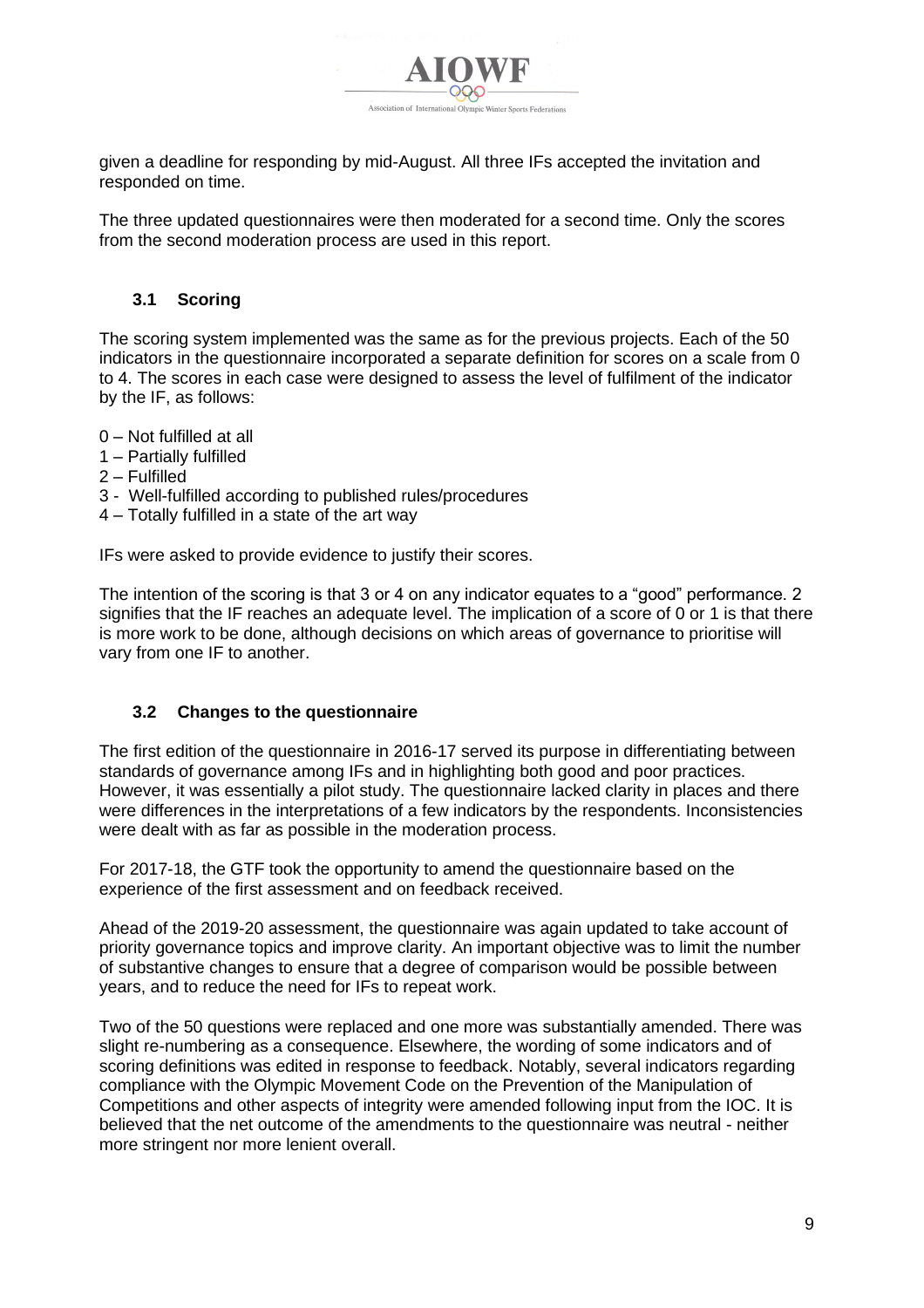

Details of the changes to the questionnaire are available in the 2020 edition of the [ASOIF](https://www.asoif.com/sites/default/files/download/asoif_third_review_of_if_governance_fv-0616.pdf)  <u>[study](https://www.asoif.com/sites/default/files/download/asoif_third_review_of_if_governance_fv-0616.pdf)</u><sup>2</sup>, section 21, pages 48 to 50.

## **3.3 Independent moderation**

As for the previous editions, AIOWF appointed sports governance consultancy I Trust Sport to support the project. I Trust Sport's task was to review the questionnaire responses; to moderate the scores to ensure as much consistency as possible; and to produce analysis for this report.

Scores were checked against the defined criteria in the questionnaire for each indicator for all seven AIOWF member responses between mid-April and 29 May 2020. For the three IFs which re-submitted, a second moderation process took place between 17 and 24 August. Evidence provided by IFs was also checked (such as references to clauses in the Constitution or specific web pages) and, where evidence was absent or incomplete, additional information was researched from IF websites. Supplementary documents provided on a confidential basis were taken into account as appropriate. Follow-up questions were sent to several IFs.

When necessary, scores were adjusted up or down to reflect the independent assessment of the moderator, based on the evidence available. The aim was to be consistent and fair.

During the course of the ASOIF project, a number of policy guidelines were applied regarding the scoring of specific indicators to make the scoring as fair as possible. The same guidelines were applied to the AIOWF member questionnaires for consistency. An explanation of the guidelines is provided in the ASOIF study, section 22, pages 51 to 54.

## **3.4 Outcomes of moderation**

|                    | Self-assessed score                          | <b>Moderated score</b>                      |
|--------------------|----------------------------------------------|---------------------------------------------|
| Mean for total*    | 150                                          | 140                                         |
| Median for total   | 142                                          | 134                                         |
| Mean per indicator | 3                                            | 2.8                                         |
|                    |                                              |                                             |
| Maximum increase   |                                              | +7 (moderated score is above self-assessed) |
| Maximum decrease   | -26 (moderated score is below self-assessed) |                                             |
| Mean markdown      |                                              | -11                                         |
| Median markdown    |                                              |                                             |

#### **Table 1 – Changes in scores after moderation for AIOWF members**

(\*) Note on mean and median:

The mean is the sum of the figures divided by the number of figures (so divided by seven to calculate a mean score for each IF). The median is the mid-point when a set of numbers are listed from smallest to largest (so the 4th largest if seven IF scores are being considered). The median is less impacted by an unusually high or low number in the series. Both mean and median are used in this report.

<sup>2</sup> ASOIF Governance Taskforce – Third Review of International Federation Governance (June 2020): [https://www.asoif.com/sites/default/files/download/asoif\\_third\\_review\\_of\\_if\\_governance\\_fv-0616.pdf](https://www.asoif.com/sites/default/files/download/asoif_third_review_of_if_governance_fv-0616.pdf)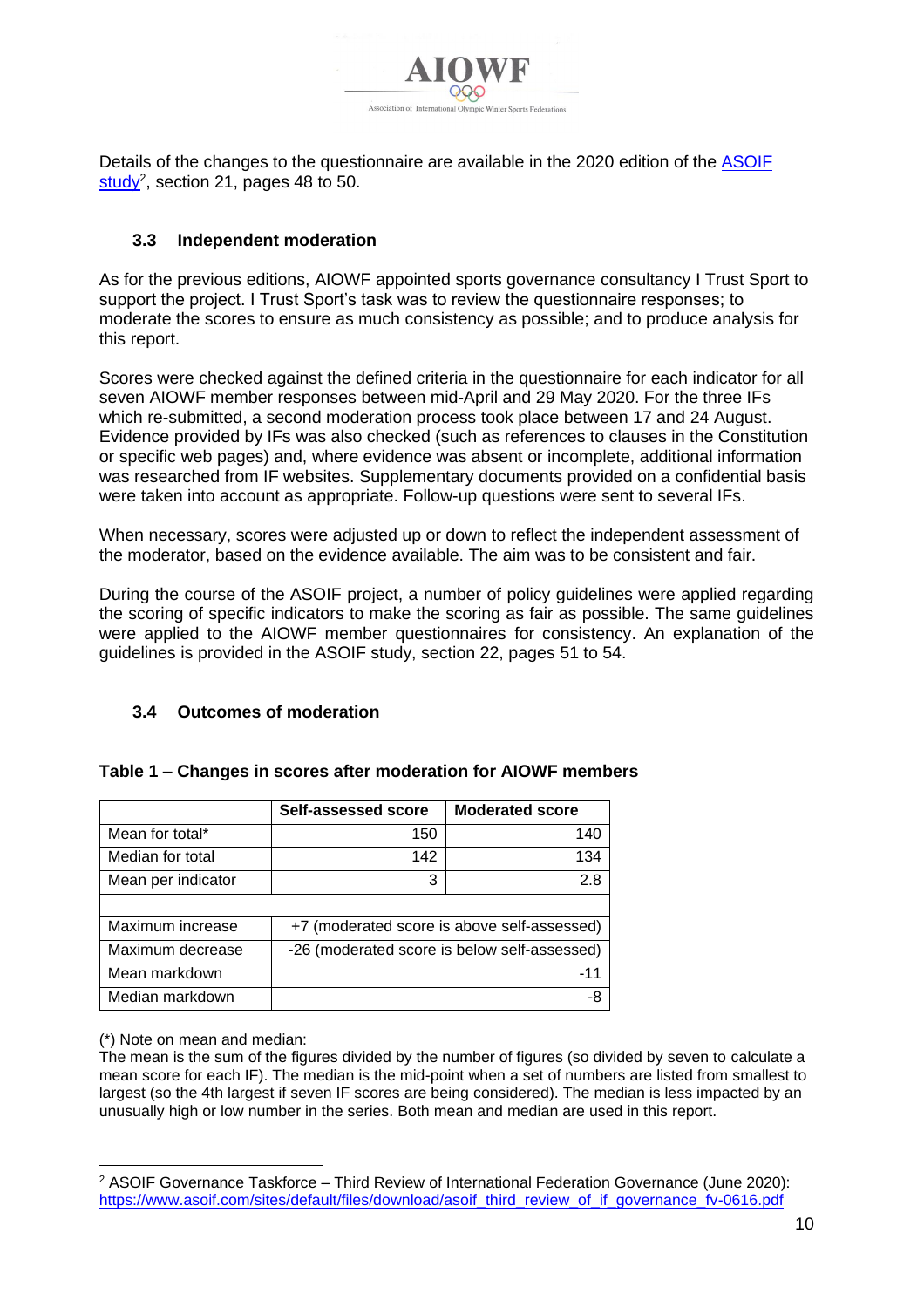

The total moderated scores of six of the seven IFs were lower than the self-assessed scores and one IF was marked up. As multiple staff may have completed different sections of the questionnaire, it is understandable that there was variation in the approach to writing answers, which the moderation process attempted to address. The fact that quite a number of the scores were moderated down should not be interpreted as a criticism of the work of the IFs in completing the questionnaire. As has been acknowledged previously, the scoring is not a scientific process.

The mean and median changes to scores in the moderation process of -11 and -8 were notably smaller than the corresponding figures of -20 and -19 in 2018. Three of the seven IFs had a moderated score that was no more than eight above or below the self-assessed score.

Overall, the responses were of a good quality and demonstrated an improved understanding of the assessment process. Quite a number of additional documents were also supplied.

It is possible that a few scores have been adversely affected in the moderation process due to a misunderstanding of responses to specific indicators, or because the IF did not provide evidence which they had available. However, as this is the third iteration of the questionnaire and all of the responses and moderated comments from 2018 were provided to the IFs, the risk of misunderstandings should be reduced. In addition, three of the seven IFs had an opportunity to update their initial responses to the 2020 questionnaire.

Due to the scoring method adopted for the questionnaire, percentage calculations are potentially misleading and should not be used.

Note that all of the analysis which follows from paragraph [4](#page-11-0) onwards is based on moderated scores, not self-assessed scores.

## **3.5 Allowing for margin of error**

The scoring system gave the analysis a degree of objectivity. However, in many cases there was room for debate.

On the basis that some judgements could be debatable, each IF total score should be understood to have a margin of error from -5 to +5. A margin of error from -7 to +7 was adopted for the previous editions. The choice of a narrower band this time reflects the improved understanding of the process by IFs and the full responses which most provided. It is also consistent with the 2019-20 ASOIF study.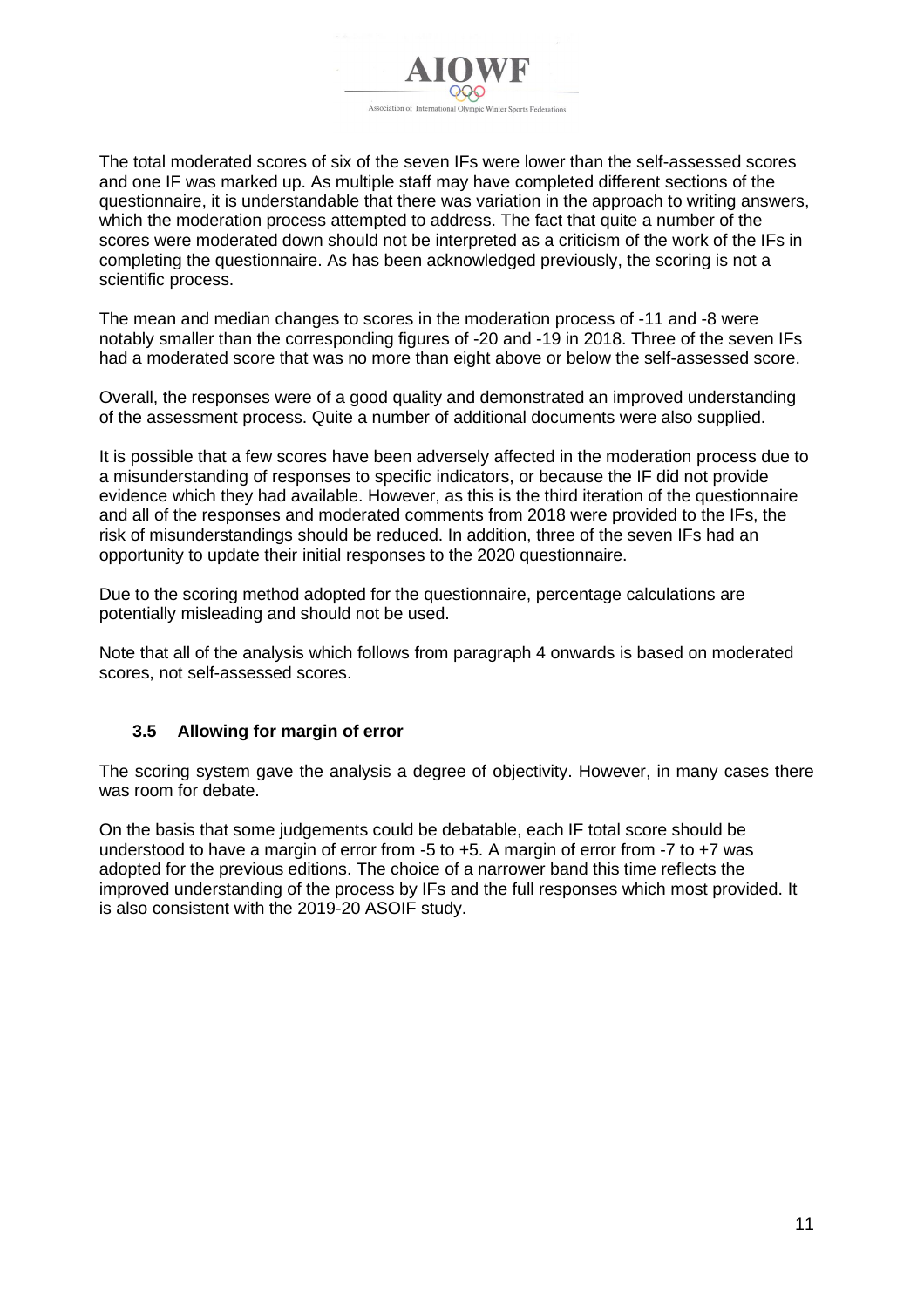

# <span id="page-11-0"></span>**4 Headline findings**

## **4.1 Grouping of IFs by overall moderated score**

The total moderated scores of the seven winter IFs varied considerably. They are depicted below in groups with the same score boundaries as were identified in this year's ASOIF study.

**Figure 1 - Grouping of AIOWF members by score<sup>3</sup>**



Note that IFs are identified in alphabetical order in group B, not in score order.

<sup>&</sup>lt;sup>3</sup> Key to AIOWF members: FIL - Fédération Internationale de Luge de Course, FIS - Fédération Internationale de Ski, IBSF - International Bobsleigh and Skeleton Federation, IBU - International Biathlon Union, IIHF - International Ice Hockey Federation, ISU - International Skating Union, WCF - World Curling Federation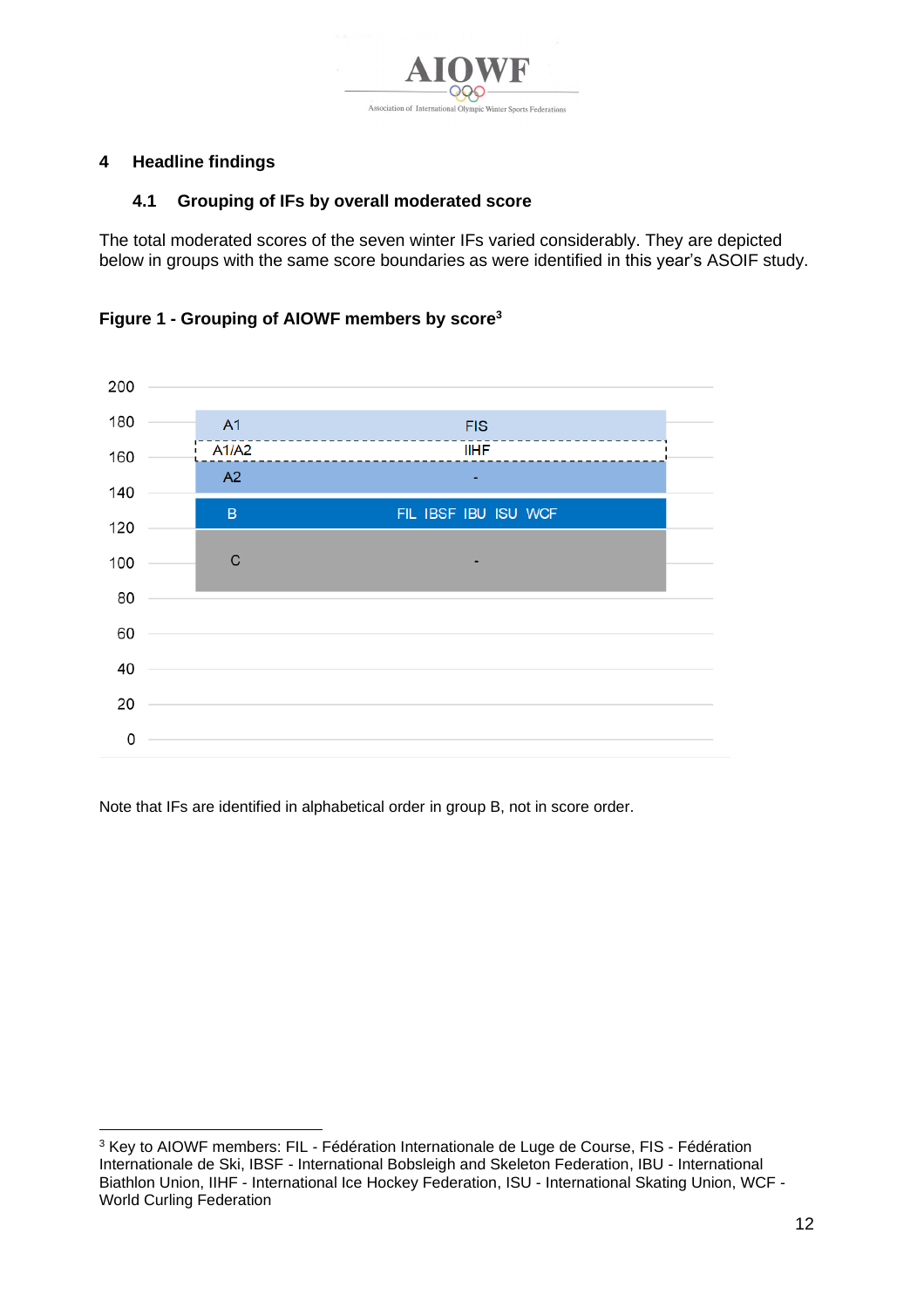

## **Table 2 - Grouping AIOWF members by score**

| Group | <b>Total moderated score range</b><br>(group boundaries taken from ASOIF study) | <b>AIOWF Members</b> |
|-------|---------------------------------------------------------------------------------|----------------------|
| A1    | 170 to 187                                                                      | <b>FIS</b>           |
| A1/A2 | 159 to 169                                                                      | <b>IIHF</b>          |
| A2    | 140 to 158                                                                      |                      |
| B     | 120 to 137                                                                      | FIL IBSF IBU ISU WCF |
|       | 84 to 119                                                                       |                      |

Note that IFs are identified in alphabetical order within group B, not in score order.

The threshold for the top group, A1 was set at 170 for the ASOIF study as there was a gap with no summer sports within a few marks below that score. Only seven out of 38 IFs in total reached this level. A score of 175 represents an average of 3.5 out of 4 for all 50 indicators.

The score of one of the AIOWF members was in the margin between the A1 and A2 groups and has therefore been designated A1/A2.

The A2 band for the ASOIF members started at 140 and ranged up to 158. None of the AIOWF members fell between these scores.

Group B, incorporating five of the AIOWF members, covers from 120, the target threshold set by the GTF for full members of ASOIF, to 137. None of the AIOWF members was below this score.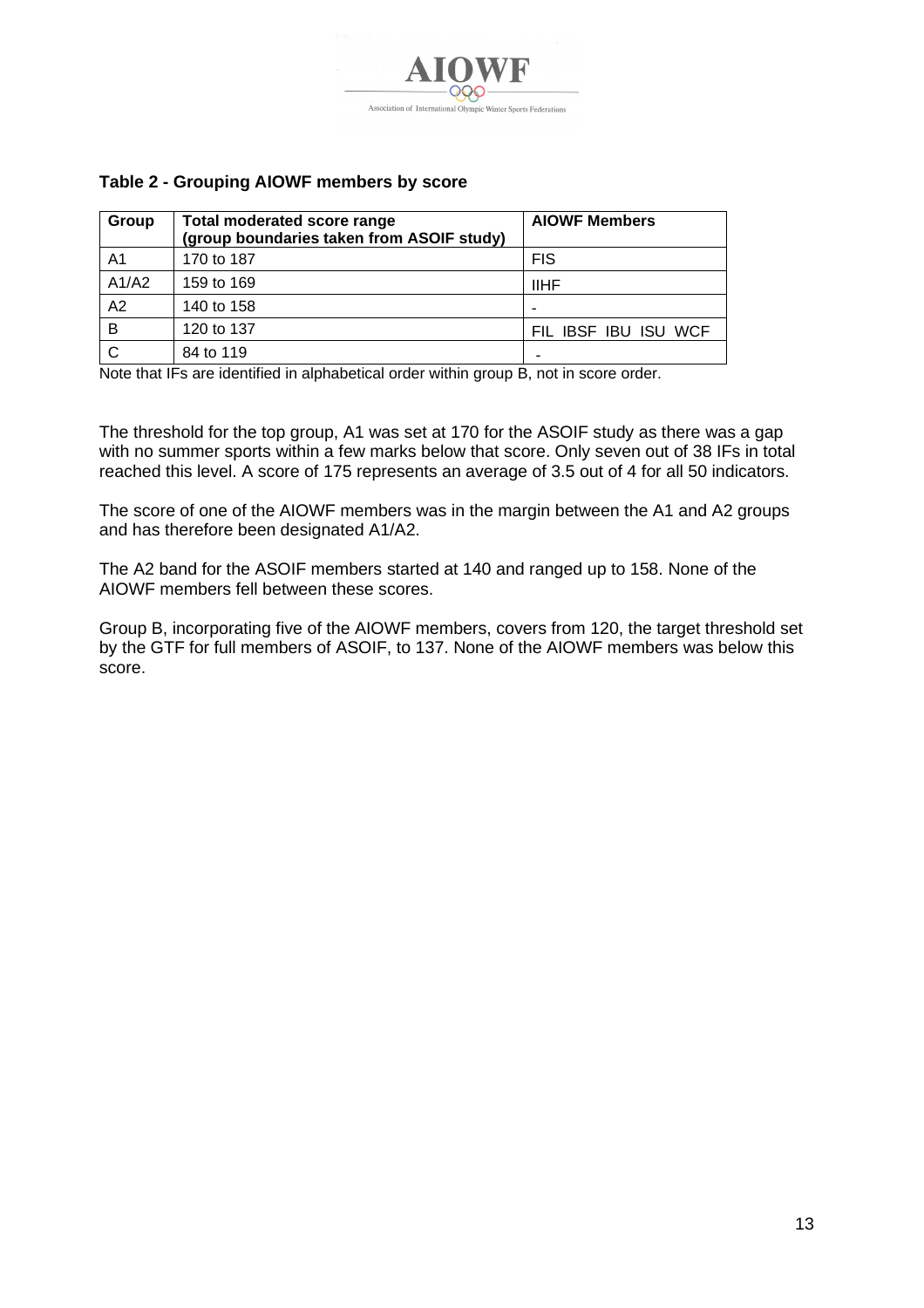

# <span id="page-13-0"></span>**5 Comparison with previous study in 2018**



## **Figure 2 - Comparison of AIOWF members' mean scores 2018 and 2020**

#### **Table 3 - comparison of AIOWF members' mean scores 2018 and 2020**

|                             | 2018 | 2020 |
|-----------------------------|------|------|
| Mean score of AIOWF members | ΟS   | 40   |

The mean score across the seven winter IFs was 140, up from 109 in 2018. This equates to a large average increase in the total score of about 31. There was virtually no difference in the mean scores between the ASOIF and AIOWF members in the 2020 studies.

AIOWF score increases since 2018 ranged from 13 to 61. Three IFs achieved a gain of 13 to 20 points, three others went up by 30 to 35 and there was one outlier, increasing by 61.

There was no particular correlation between the overall score and the size of the increase for each IF since 2018.

While a portion of the uplift can be attributed to improved understanding of the assessment process by the participants, the scores suggest there have been meaningful improvements in the aspects of governance studied.

Since the first assessment in 2017 the average score for winter sports has increased by about 47 points from 93 to 140.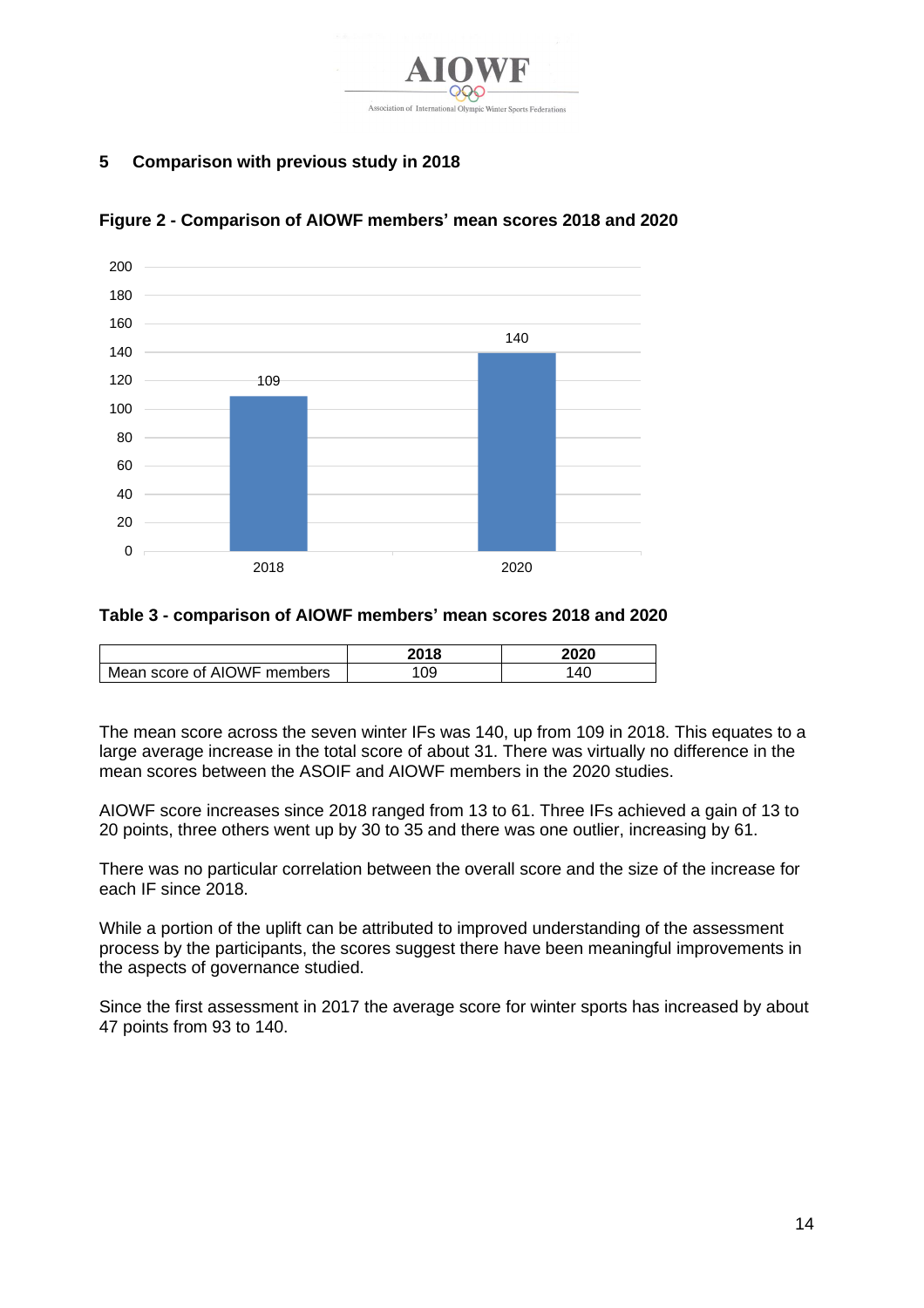

# <span id="page-14-0"></span>**6 Categorising IFs by resources**

The 2019-20 edition of the questionnaire again incorporated two multiple-choice indicators intended to help categorise IFs by numbers of staff (under 10, 11-19, 20-49, 50-119 or over 119) and by revenue (average of less than 2m CHF per year from 2016-2019, 2m-4m, 4m-8m, 8m-20m, 20m-50m or over 50m).

Analysis using these categories can help identify potential patterns between scale and score in the assessment exercise.

## **6.1 Analysis of IF scores by revenue group**

| Average annual<br>revenue 2016-19 | No. of AIOWF IFS | No. of ASOIF IFs | Mean score |
|-----------------------------------|------------------|------------------|------------|
| <4m CHF                           |                  |                  | 116        |
| $4m - 8m$ CHF                     |                  | 6                | 130        |
| 8m - 20m CHF                      |                  |                  | 144        |
| 20m - 50m CHF                     |                  |                  | 149        |
| >50m CHF                          |                  |                  | 160        |

#### **Table 4 - Categorising IFs by average annual revenue (AIOWF and ASOIF combined)**

Among the winter sport federations, three recorded average revenue between 4m and 8m CHF each year from 2016 to 2019. The other four were all in the category from 20m to 50m CHF annually. The number of ASOIF members in each category is shown for comparison.



# **Figure 3 - Mean score by revenue group (AIOWF and ASOIF members combined)**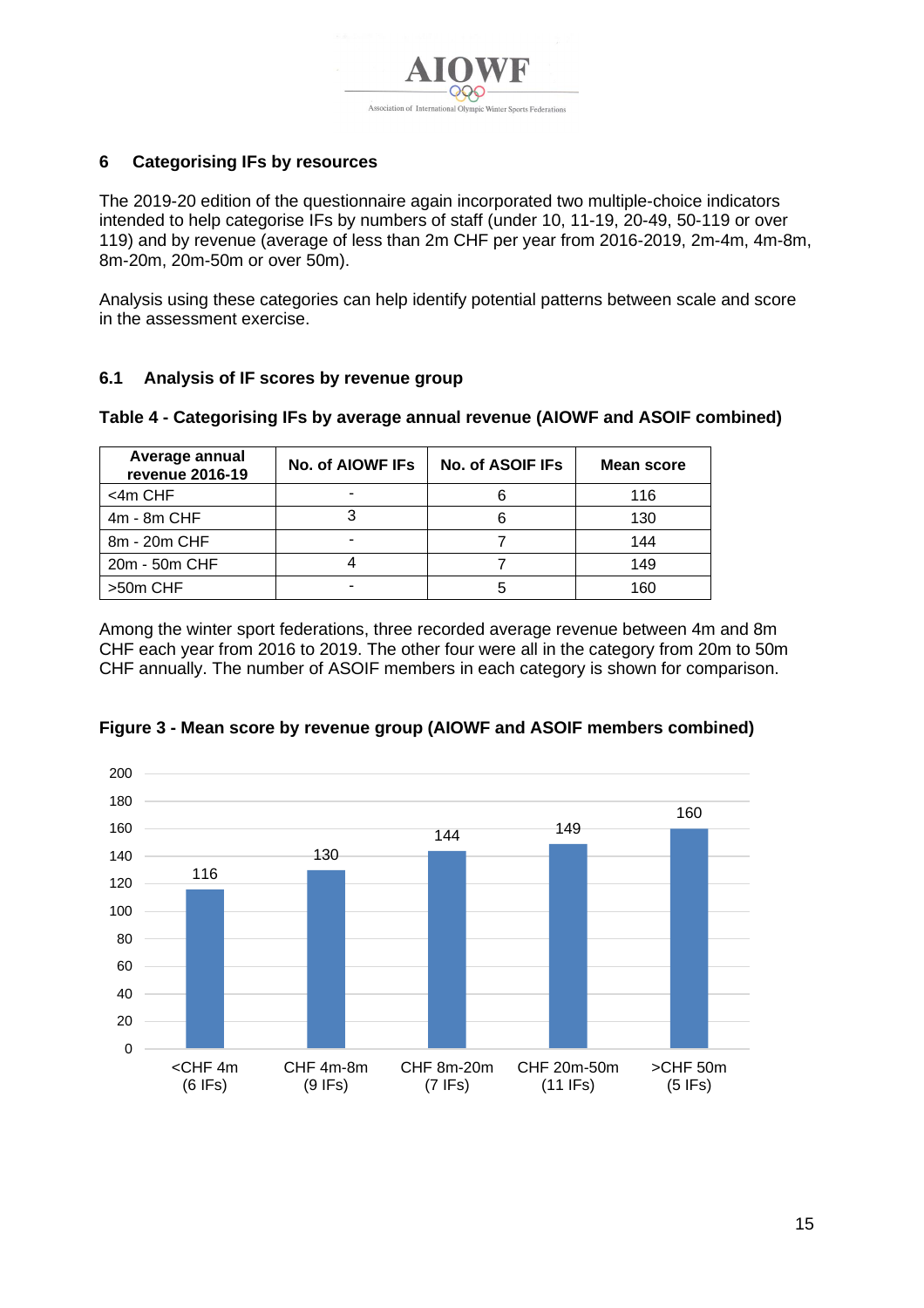

An analysis of average scores by revenue group shows evidence of a correlation between higher revenue and a higher overall moderated score. However, some caution is needed in drawing conclusions as the sample sizes are fairly small.

As noted above, the seven AIOWF members all fall within the 4m-8m and 20m-50m CHF groups.

**Table 5 - Categorising IFs by average staff (AIOWF and ASOIF combined)**

## **6.2 Analysis of IF score by number of staff**

|  |  | Table 5 - Categorishiy ins by average stall (AlOWN and ASOIN Combined) |  |
|--|--|------------------------------------------------------------------------|--|
|  |  |                                                                        |  |

| Average annual<br>revenue 2016-20 | No. of AIOWF IFs | No. of ASOIF IFs | Mean score |
|-----------------------------------|------------------|------------------|------------|
| $0 - 9$                           |                  |                  | 120        |
| $10 - 19$                         |                  |                  | 130        |
| 20-49                             |                  | 11               | 135        |
| 50-119                            |                  |                  | 157        |
| 120+                              | -                | 5                | 168        |

Based on the questionnaire responses, there were three of the AIOWF members with 10 to 19 staff, three between 20 and 50, and one in the range from 50 to 119 staff. It can be seen that the winter sports fall in the middle when the winter and summer sports are compared – there were no winter sports with fewer than 10 staff, nor were there any with over 120.



**Figure 4 - Mean score by staff group (AIOWF and ASOIF combined)**

As was the case when analysing by revenue, there are signs of correlation between organisations with greater staff resources and a higher overall moderated score.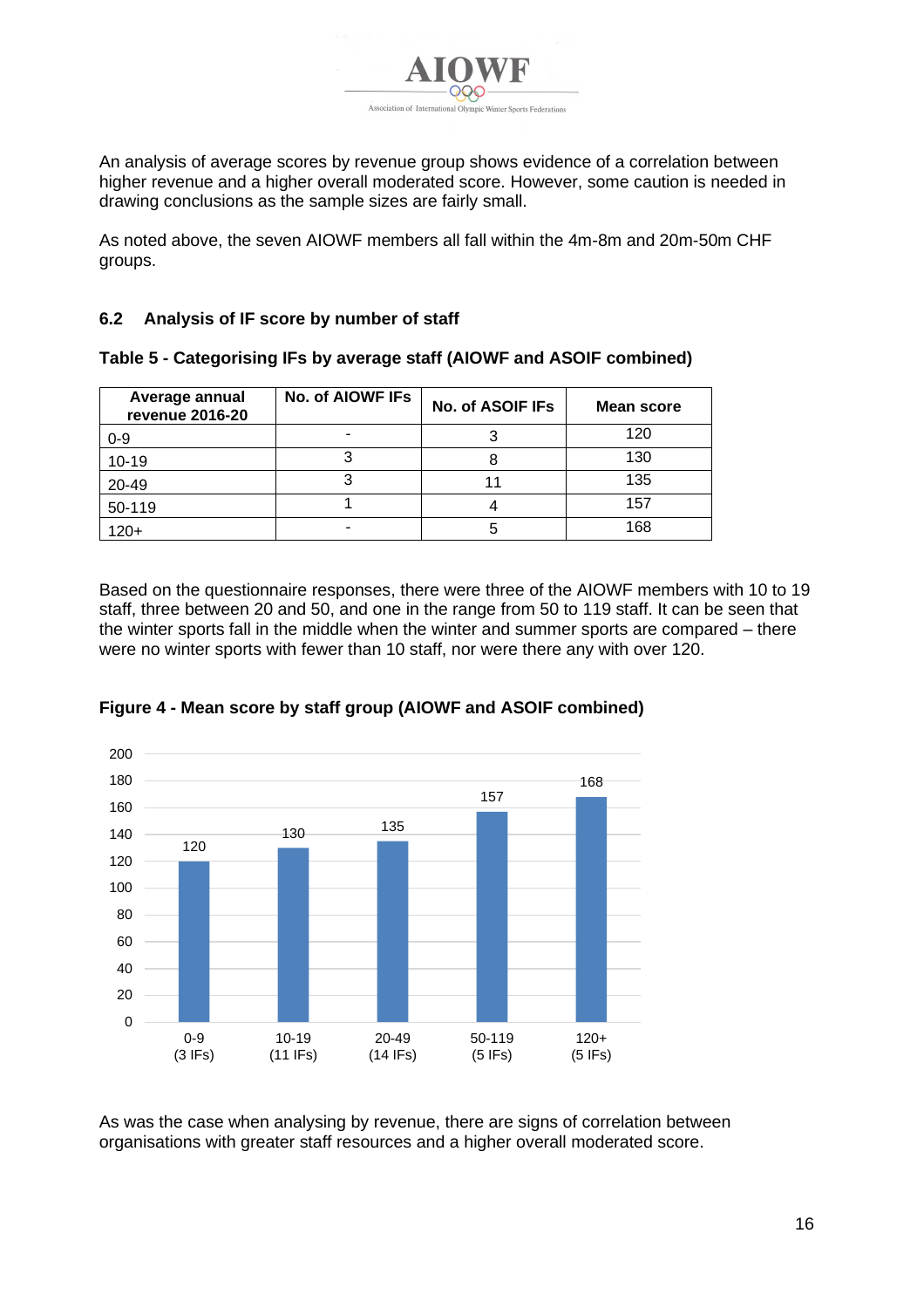

The AIOWF members fall within the 10-19, 20-49 and 50-119 groups. Some of the sample sizes are again small.

The average score for IFs with 10 to 19 staff was 130, rising to 135 for those with 20 to 49 staff and 157 for IFs with staff levels between 50 and 119.

There is a marked difference in the average moderated score between IFs with fewer than 50 staff – around 131 (28 IFs) – compared to an average of about 163 for 10 IFs that have 50 or more staff.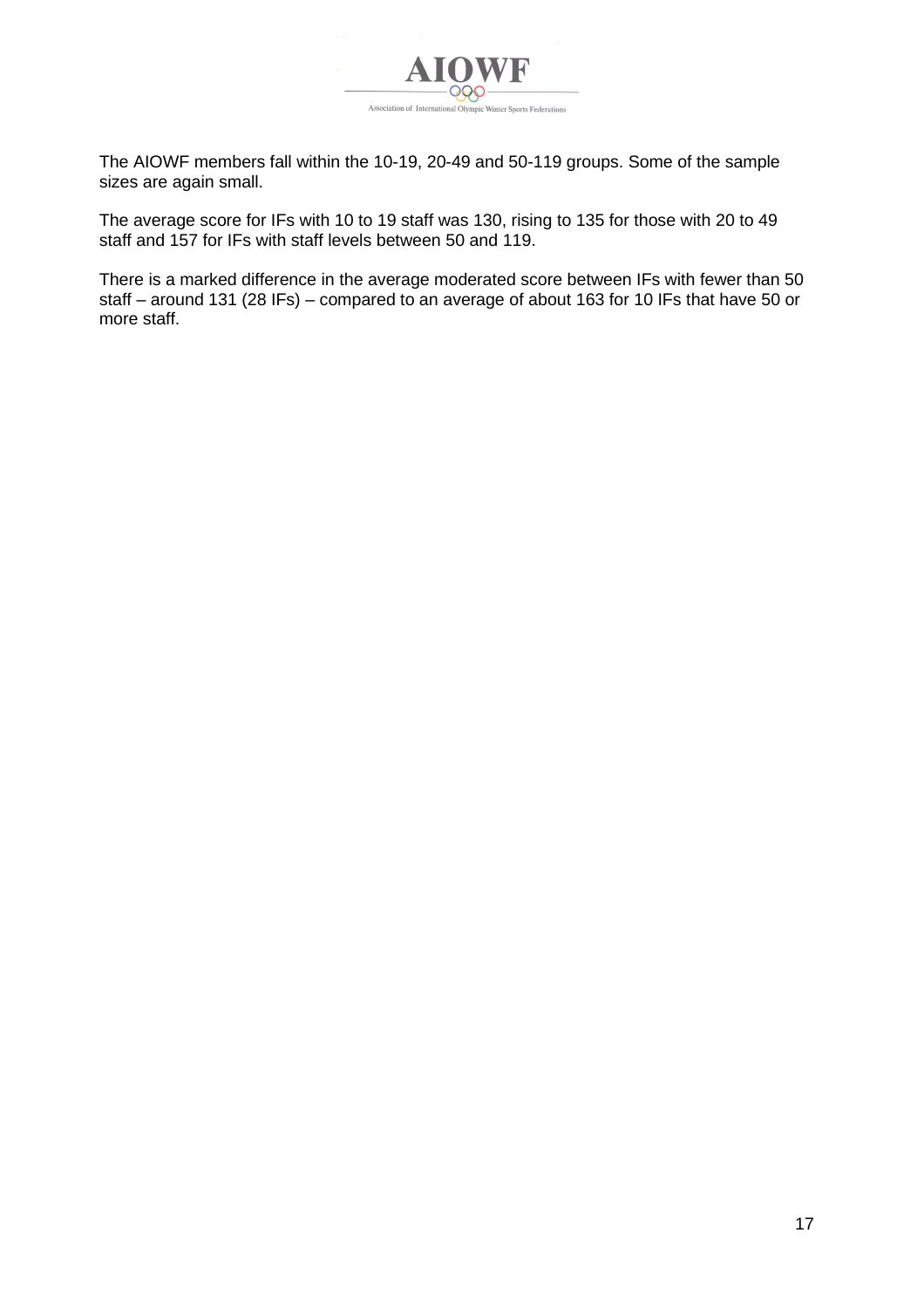

# <span id="page-17-0"></span>**7 Section-by-section analysis**

#### **Table 6 - Scores by section 2020 for AIOWF members**

| <b>Section</b>            | Min | Max | <b>Mean</b> |
|---------------------------|-----|-----|-------------|
| Transparency              | 29  | 38  | 32.6        |
| Integrity                 | 23  | 35  | 27.7        |
| Democracy                 | 22  | 31  | 26.1        |
| Development               | 15  | 35  | 25.3        |
| <b>Control Mechanisms</b> | 23  | 37  | 28.0        |

Section scores are out of a maximum of 40 in each case.

#### **Table 7 - Comparison of mean scores by section from 2017 to 2020 for AIOWF members**

|                           | <b>Mean score</b> |      |      |  |
|---------------------------|-------------------|------|------|--|
| <b>Section</b>            | 2017              | 2018 | 2020 |  |
| Transparency              | 20.3              | 24.3 | 32.6 |  |
| Integrity                 | 16.9              | 20.3 | 27.7 |  |
| Democracy                 | 19.0              | 21.6 | 26.1 |  |
| Development               | 15.6              | 20.0 | 25.3 |  |
| <b>Control Mechanisms</b> | 21.4              | 23.1 | 28.0 |  |

## **Figure 5 - Comparison of mean scores by section from 2017 to 2020 for AIOWF members**

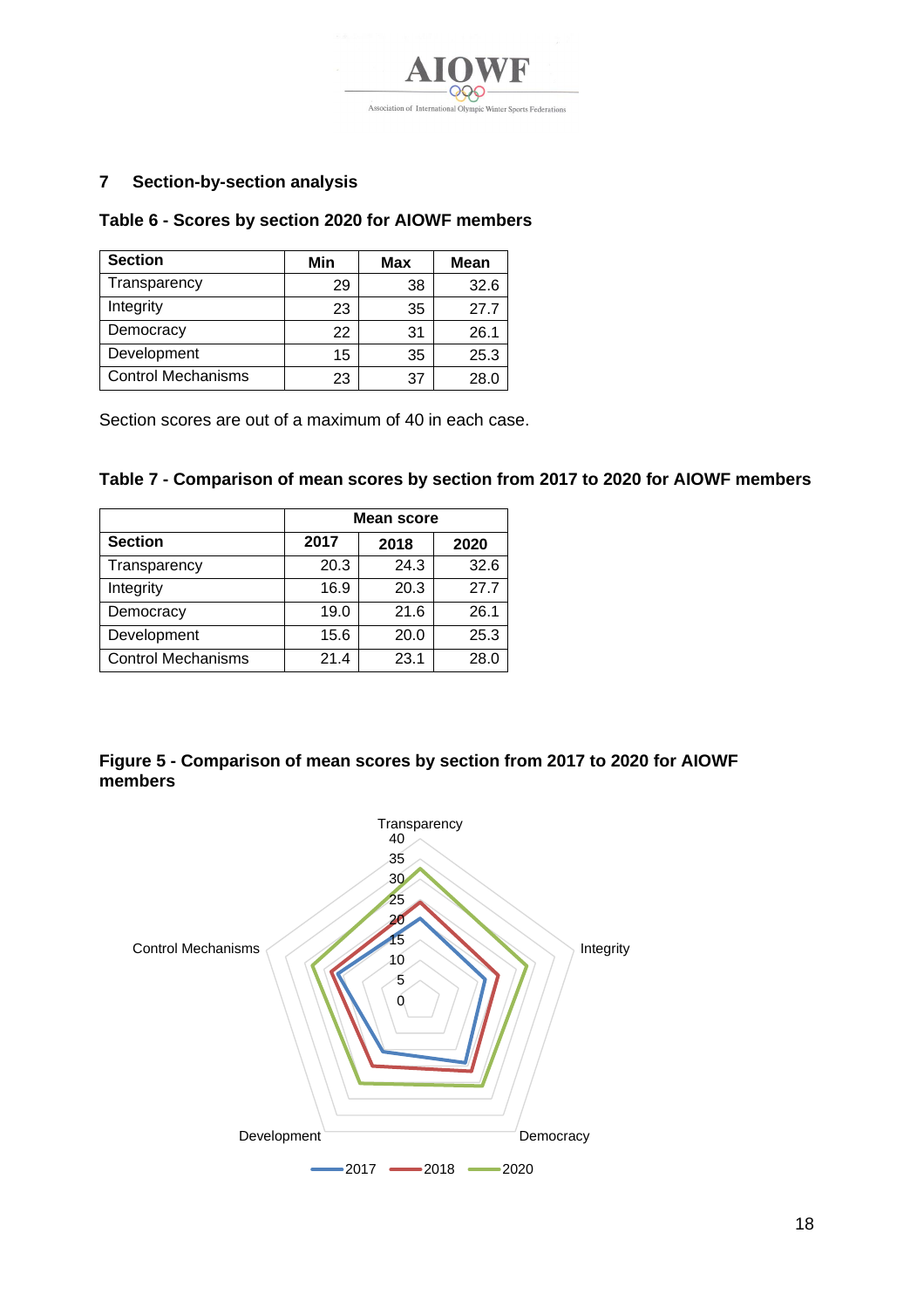

As in 2017 and 2018, the Transparency section recorded the highest average score among the IFs studied. This is also consistent with the ASOIF members. The lowest average was in the Development section, where the improvement since 2018 was slightly smaller than for the Integrity section. In the previous edition the average scores for Development and Integrity had been similar. The larger increase for Integrity results partly from changes to the composition of the section, with two of the indicators being replaced.

It can be seen that there are sizeable differences between IFs in the section scores with a range from 15 to 35 for Development and 23 to 37 out of 40 for Control Mechanisms.

It is possible to compare mean scores by section for each of the three editions of the study for the seven IFs. Considerable caution is needed in interpreting these numbers, however, as the changes to individual indicators from 2017 to 2020 limit the value of direct comparisons between sections given that there are only 10 indicators in each.

The increase in the Transparency average score is about 12 over the three-year period. Mean scores for the other sections have gone up between 6 and 11.

It is recognised that some improvements in Transparency may be implemented by IF staff directly while more fundamental changes, for example to election rules (covered in the Democracy section) or the Code of Ethics (relevant to Integrity and Control Mechanisms), may require Congress/General Assembly approval, which makes the process more difficult to achieve.

In general, there is evidence of improvements across most aspects of governance studied in the questionnaire.

When comparing the ASOIF and AIOWF scores section by section, the differences are small and it would probably be misleading to try to draw specific conclusions.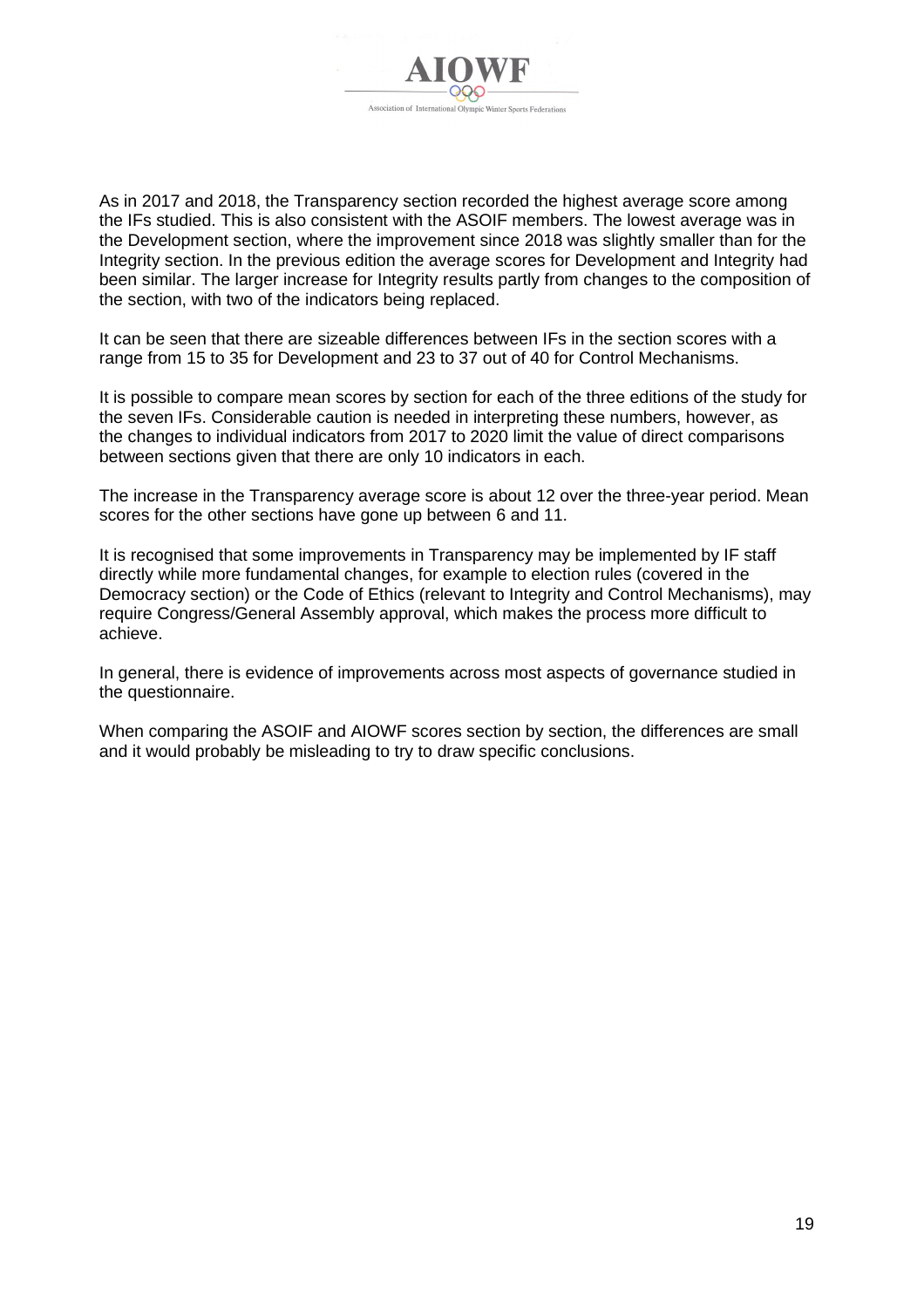

## <span id="page-19-0"></span>**8 Transparency section**

## **Table 8 - Mean Transparency section scores by indicator**

| <b>Indicator</b> | <b>Topic</b>                                                                                                                                  | <b>Mean</b> |
|------------------|-----------------------------------------------------------------------------------------------------------------------------------------------|-------------|
|                  |                                                                                                                                               | score       |
| 2.1              | Statutes, rules and regulations                                                                                                               | 3.86        |
| 2.2              | Explanation of organisational structure including staff, elected officials,<br>committee structures and other relevant decision-making groups | 4.00        |
| 2.3              | Vision, mission, values and strategic objectives                                                                                              | 2.86        |
| 2.4              | A list of all national member federations with basic information for each                                                                     | 3.14        |
| 2.5              | Details of elected officials with biographical info                                                                                           | 3.57        |
| 2.6              | Annual activity report, including institutional information, and main events<br>reports                                                       | 2.86        |
| 2.7              | Annual financial reports following external audit                                                                                             | 3.14        |
| 2.8              | Allowances and financial benefits of elected officials and senior executives                                                                  | 2.57        |
| $\overline{2.9}$ | General Assembly agenda with relevant documents (before) and minutes<br>(after) with procedure for members to add items to agenda             | 3.43        |
| 2.10             | A summary of reports/decisions taken during Executive Board and<br>Commission meetings and all other important decisions of IF                | 3.14        |

Transparency was the top-scoring section among the five parts of the questionnaire with a significant increase in the average score from just over 24 in 2018 to almost 33 in 2020. Three of the five indicators in the whole study with a mean score over 3.5 out of 4 were in the Transparency section.

The highest average scores were for indicators 2.1 and 2.2, about the statutes, rules and regulations of IFs and their organisational structures. There is now far more information available in this area than in previous years, including an organisational chart in most cases.

Six of the seven winter sport IFs published at least one set of full, audited accounts (indicator 2.7) - an increase from three in 2018. For comparison, 25 out of 31 ASOIF members had published audited accounts at the time of the review in February 2020.

The lowest scoring indicator was 2.8 on the allowances and financial benefits of officials and senior executives but there has been a gradual increase in the amount of information available, for example on policies for travel expenses for officials.

There was also an improvement in the amount of information made available about Executive Board members with six out of seven IFs now publishing biographies (indicator 2.5).

Regarding indicator 2.9, relating to publication of General Assembly papers, six of the IFs had published at least one set of General Assembly minutes and other documents.

Two of the IFs studied were close to the maximum in this section, scoring 37 and 38 out of 40.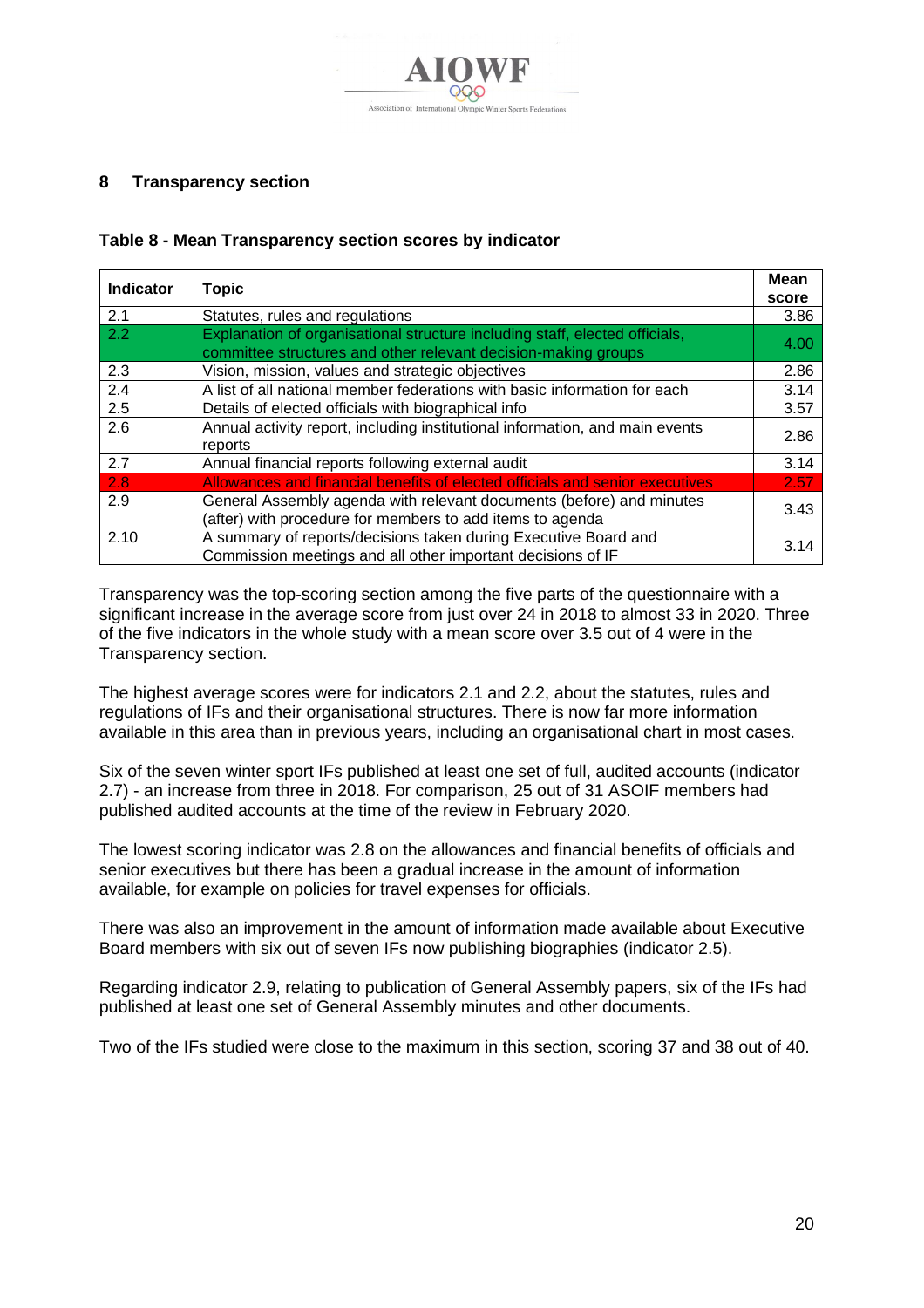

## <span id="page-20-0"></span>**9 Integrity section**

#### **Table 9 - Mean Integrity section scores by indicator**

| <b>Indicator</b> | <b>Topic</b>                                                                                                                                                   | Mean |
|------------------|----------------------------------------------------------------------------------------------------------------------------------------------------------------|------|
| 3.1              | Has a unit or officer in charge of ensuring that the IF abides by the IOC Code<br>of Ethics and/or the IF's own Code of Ethics                                 | 3.00 |
| 3.2              | Has a unit or officer in charge of ensuring that the IF abides by the WADA<br><b>World Anti-Doping Code</b>                                                    | 3.43 |
| 3.3              | Complies with the Olympic Movement Code on the Prevention of the<br><b>Manipulation of Competitions</b>                                                        | 2.86 |
| 3.4              | Has a programme or policies designed at ensuring that the IF member<br>associations function in accordance with all recognised ethical codes and<br>principles | 2.57 |
| 3.5              | Establish confidential reporting mechanisms for "whistle blowers" with<br>protection scheme for individuals coming forward                                     | 2.43 |
| 3.6              | Provide for appropriate investigation of threats to sport integrity (competition<br>manipulation, gambling-related or other)                                   | 3.14 |
| 3.7              | Make public all decisions of disciplinary bodies and related sanctions, as well<br>as pending cases where applicable                                           | 3.43 |
| 3.8              | Appropriate gender balance in Executive Board or equivalent                                                                                                    | 2.00 |
| 3.9              | Programmes or policies in place regarding safeguarding from harassment and<br>abuse<br>(new)                                                                   | 2.29 |
| 3.10             | Compliant with applicable laws regarding data protection (such as GDPR) and<br>takes measures to ensure IT security<br>(new)                                   | 2.57 |

An indicator on anti-doping activity (3.2) produced the joint highest average score in the Integrity section, as in 2018. Three of the seven sports have out-sourced anti-doping work to the International Testing Agency and one is in the process of establishing an independent integrity unit which will have responsibility.

One area of improvement was in the publication of disciplinary decisions (3.7). All IFs published information about sanctions. Three out of seven have published full, reasoned decisions, for example for anti-doping cases.

Two IFs had at least 25% female representation on their Executive Board or equivalent (indicator 3.8). New quota rules are being put in place by two of the other sports which should have the effect of improving the gender balance at board level. The general pattern of many IFs having only one or two women on their board was the same across summer and winter sports.

Four IFs scored 3 or 4 for indicator 3.5, implying that they had a confidential reporting mechanism in place for whistleblowers with evidence of action taken. This represents an advance since 2018.

The Integrity section had more changes since 2018 than the other parts of the questionnaire. Two new indicators were added (3.9 and 3.10), one regarding policies and programmes to safeguard people in the sport from harassment and abuse, and another on compliance with applicable laws on data protection plus measures to ensure IT security. One of the previous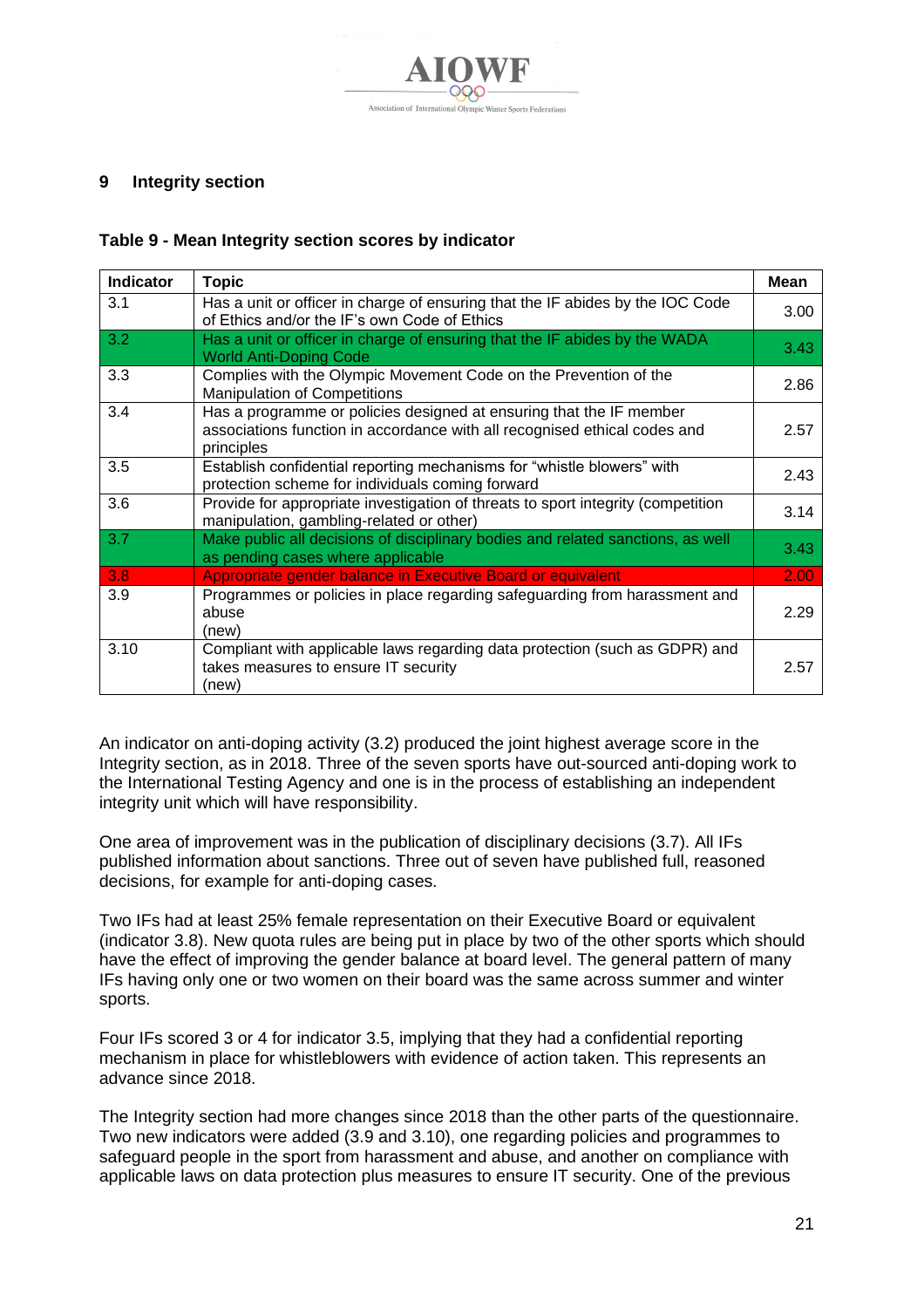

indicators from the integrity section was cut from the questionnaire and another was moved to the Development section (see paragraph [11](#page-23-0) below).

On the subject of safeguarding, all seven winter federations had a policy in place consistent with IOC Guidelines, or at least a link to IOC materials. One IF was already actively implementing their policy. This is a lower proportion than among the ASOIF members.

Regarding data protection and IT security, the picture was also mixed. Six out of seven IFs had a relevant policy in place and three had gone further, for example conducting risk assessments and providing training to staff.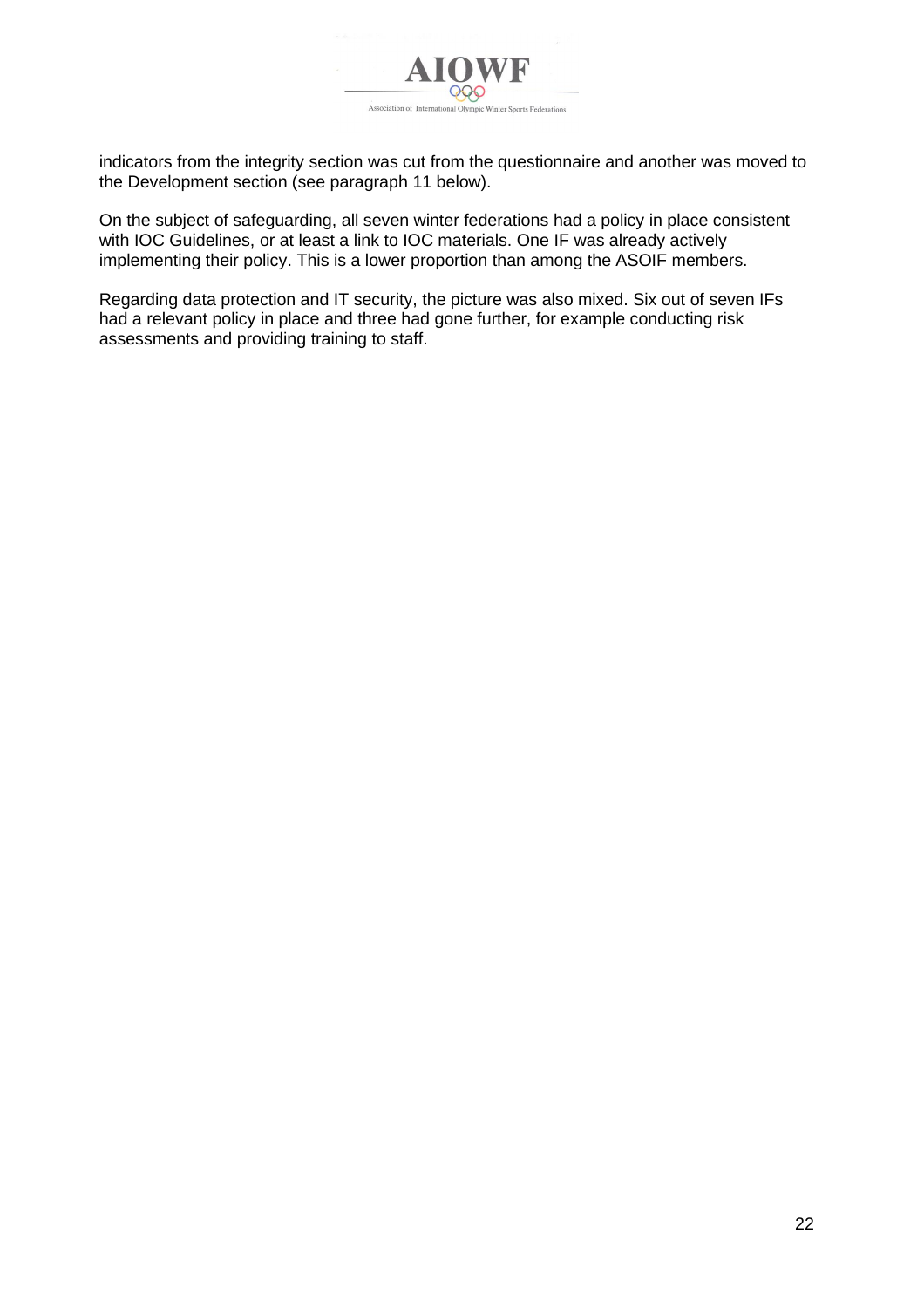

## <span id="page-22-0"></span>**10 Democracy section**

| Table 10 - Mean Democracy section scores by indicator |  |  |
|-------------------------------------------------------|--|--|
|-------------------------------------------------------|--|--|

| <b>Indicator</b> | <b>Topic</b>                                                                                                                                                                                             | Mean<br>score |
|------------------|----------------------------------------------------------------------------------------------------------------------------------------------------------------------------------------------------------|---------------|
| 4.1              | Election of the President and a majority of members of all executive bodies                                                                                                                              | 3.29          |
| 4.2              | Clear policies to ensure election candidates can campaign on balanced footing<br>including opportunity for candidates to present their vision/programmes                                                 | 2.29          |
| 4.3              | Election process with secret ballot under a clear procedure/regulation                                                                                                                                   | 3.14          |
| 4.4              | Make public all open positions for elections and non-staff appointments<br>including the process for candidates and full details of the roles, job<br>descriptions, application deadlines and assessment | 2.43          |
| 4.5              | Establishment and publication of eligibility rules for candidates for election<br>together with due diligence assessment                                                                                 | 2.43          |
| 4.6              | <b>Term limits for elected officials</b>                                                                                                                                                                 | 1.29          |
| 4.7              | Provide for the representation of key stakeholders (e.g. "active" athletes as<br>defined in the Olympic Charter) in governing bodies                                                                     | 2.71          |
| 4.8              | Conflict of interest policy identifying actual, potential and perceived conflicts<br>with exclusion of members with an actual conflict from decision-making                                              | 2.71          |
| 4.9              | Governing bodies meet regularly                                                                                                                                                                          | 3.29          |
| 4.10             | Ensuring equal opportunities for members to participate in the General<br>Assembly                                                                                                                       | 2.57          |

All seven IFs had rules in their Constitution or Statutes regarding the election process (indicator 4.1). In most cases, the President is elected by all of the members of the IF, as are the majority of the Executive Board or equivalent.

The joint highest scoring indicator (4.9) related to the frequency of General Assemblies and Executive Board meetings, plus associated information. As with the summer sports, there is a mix between annual and biennial General Assemblies (some of which are due to be held as virtual meetings for the first time). All of the IFs either publish meeting calendars or at least information about when meetings generally take place, such as alongside a major championship.

Four out of seven IFs had some type of term limit in place, scoring 2 or more for indicator 4.6. This is an increase of two from 2018 and is consistent with a trend across both winter and summer sports towards the adoption of term limits. Nevertheless, it was the lowest-scoring indicator in the section.

Four of the seven IFs have at least one athlete representative on the Executive Board or equivalent (indicator 4.7). All of the IFs have Athletes' Commissions.

Among the AIOWF members only two scored more than 2 for 4.2, meaning that they had detailed campaigning rules in place for candidates for election.

Due to the COVID-19 crisis, AIOWF members understandably took decisions to postpone Congresses and General Assemblies that had originally been scheduled in the summer months of 2020. Although these decisions did not directly affect the scoring in the Democracy section, it is possible in some cases that extra information was not yet available during the period of the assessment which would otherwise have been ready in preparation for the meetings.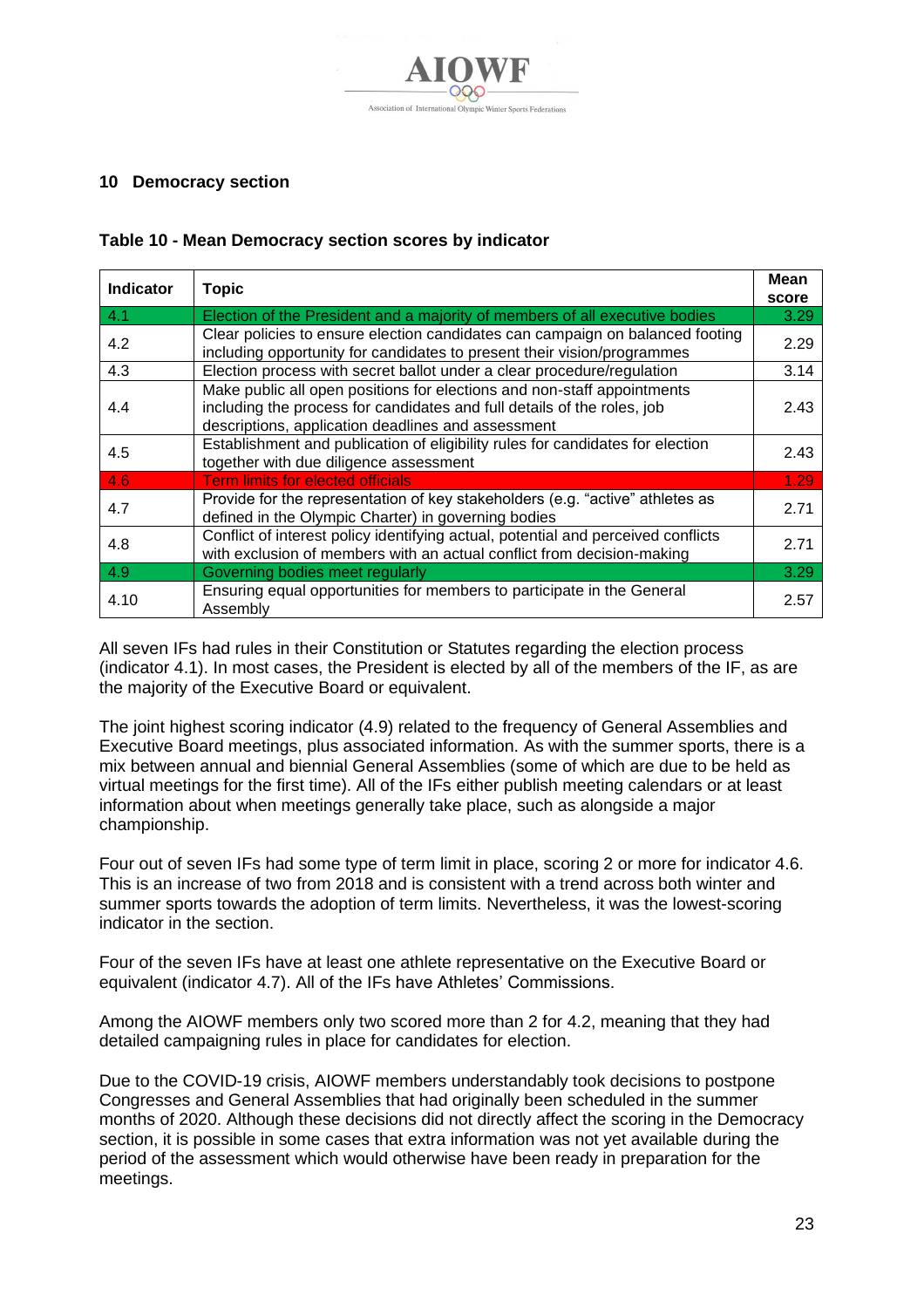

## <span id="page-23-0"></span>**11 Development section**

| <b>Indicator</b> | <b>Topic</b>                                                                                                   | Mean<br>score |
|------------------|----------------------------------------------------------------------------------------------------------------|---------------|
| 5.1              | Clear policy in place to determine transparent allocation of resources in<br>declared development objectives   | 3.14          |
| 5.2              | Information published on redistribution activity for main stakeholders, including<br>financial figures         | 3.57          |
| 5.3              | Monitoring/audit process of the use of distributed funds                                                       | 1.86          |
| 5.4              | Respect principles of sustainable development and regard for the environment                                   | 2.29          |
| 5.5              | Existence of social responsibility policy and participation programmes targeting<br>hard to reach areas        | 1.71          |
| 5.6              | Education programmes (topics other than integrity) and assistance to coaches,<br>judges, referees and athletes | 3.14          |
| 5.7              | Put in place integrity awareness/education programmes                                                          | 2.00          |
| 5.8              | Legacy programmes to assist communities in which events are hosted                                             | 2.14          |
| 5.9              | Anti-discrimination policies on racial, religious or sexual orientation                                        | 2.29          |
| 5.10             | IF dedicates appropriate resources to the Paralympic/disability discipline(s) in<br>the sport                  | 3.14          |

## **Table 11 - Mean Development section scores by indicator**

The Development section was the lowest scoring section overall, albeit by a narrow margin.

As in 2018, IFs scored well for their provision of education programmes for coaches, judges, referees and athletes (indicator 5.6), which seemed to be well-established in most cases.

This time, however the highest average score was for indicator 5.2 on redistribution activity. Six of the seven AIOWF members scored 3 or 4, providing financial figures in relation to development funding or programmes.

There was only a slight increase in scores relating to environmental responsibility work (5.4). Just two IFs scored more than 2, demonstrating that they have implemented a policy and measures on environmental responsibility. In a similar way as for the ASOIF members, the rate of progress in this area may not be at the speed which society will expect.

In a change from 2018, the lowest scoring indicator of the section was 5.5, regarding social responsibility programmes to target hard to reach areas. Four of the seven IFs scored no more than 1, meaning that they did not have a designated policy and programme in place. It is acknowledged that there are particular challenges for winter sports in in trying to reach beyond their traditional audiences and markets.

Indicator 5.7 on the existence of integrity education programmes was included in the Integrity section for 2018 but was moved to Development for 2020 due to two new indicators being added to the Integrity section. Anti-doping education activity was fairly prevalent, cited by four of the seven IFs.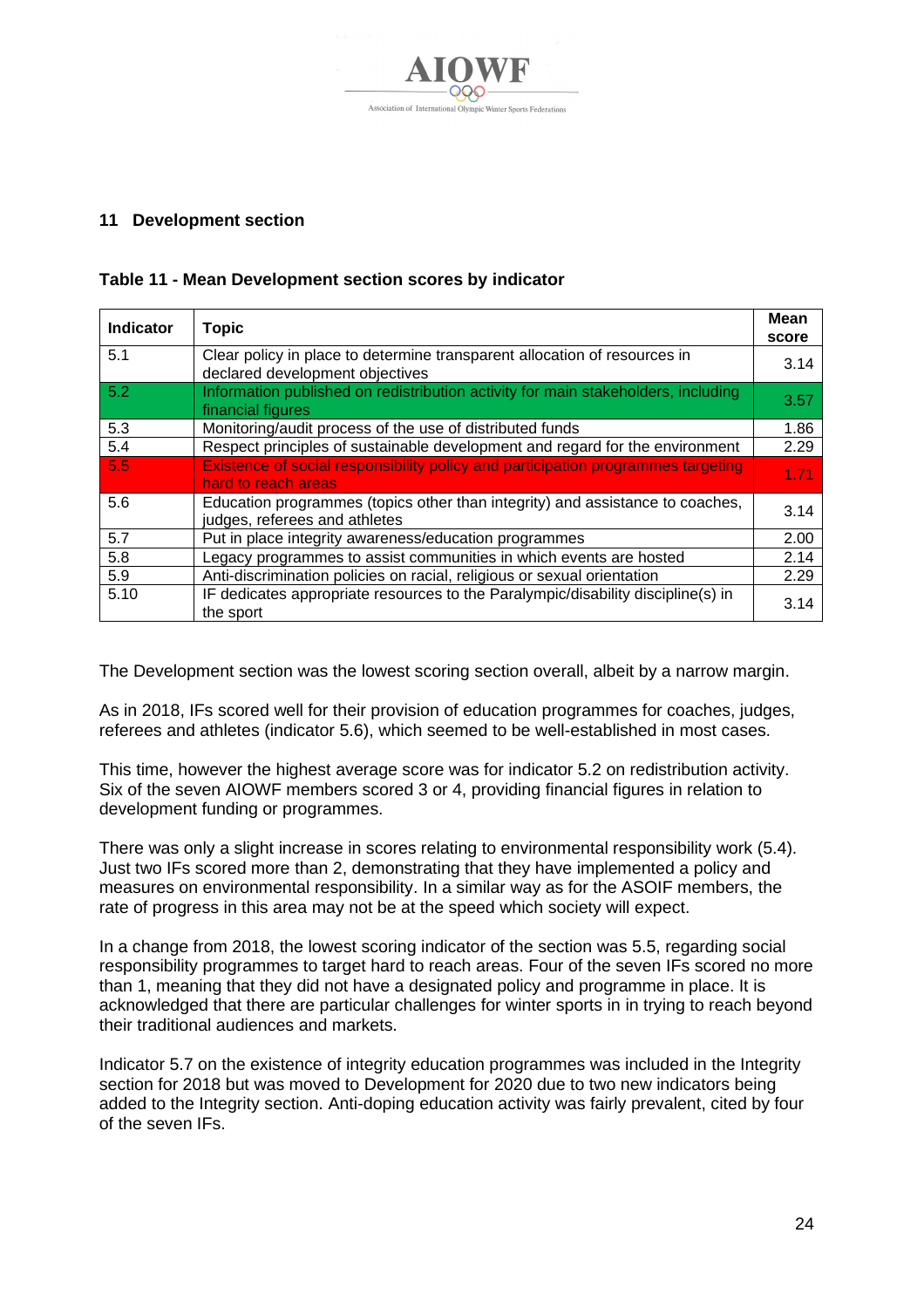

# <span id="page-24-0"></span>**12 Control mechanisms section**

## **Table 12 - Mean Control Mechanisms section scores by indicator**

| <b>Indicator</b> | <b>Topic</b>                                                                                                                                   | <b>Mean</b><br>score |
|------------------|------------------------------------------------------------------------------------------------------------------------------------------------|----------------------|
| 6.1              | Establish an internal ethics committee with independent representation                                                                         | 2.86                 |
| 6.2              | Establish an audit committee that is independent from the decision-making<br>body                                                              | 2.57                 |
| 6.3              | Adopt accounting control mechanisms and external financial audit                                                                               | 3.29                 |
| 6.4              | Adopt policies and processes for internal control                                                                                              | 2.71                 |
| 6.5              | Adopt policies and procedures which comply with competition law/anti-trust<br>legislation in eligibility of athletes and sanctioning of events | 2.71                 |
| 6.6              | Observe open tenders for major commercial and procurement contracts (other<br>than events)                                                     | 1.86                 |
| 6.7              | Decisions can be challenged through internal appeal mechanisms on the basis<br>of clear rules                                                  | 2.57                 |
| 6.8              | Due diligence and effective risk management in bidding requirements,<br>presentation, assessment and allocation of main events                 | 2.71                 |
| 6.9              | Awarding of main events follows an open and transparent process                                                                                | 2.71                 |
| 6.10             | Internal decisions can be appealed with final recourse to the Court of<br><b>Arbitration for Sport</b>                                         | 4.00                 |

A right of appeal to the Court of Arbitration for Sport (6.10) was included in the rules of all IFs which were reviewed. Most sports have had experience of at least one case. There is no observable difference between the winter and summer sports in this regard.

Scores for indicator 6.1 on the topic of Ethics Committees showed evidence of improvement since 2018. Five IFs scored at least 3, meaning that they had an Ethics Committee with a majority of independent representation in place, which can propose sanctions.

As in 2018, there were only limited examples of open tendering for contracts offered by IFs. Four IFs scored no more than 1, meaning that they did not meet the criteria of holding "regular open tenders for major commercial and procurement contracts". It is understood that for small organisations there may only be a handful of occasions when a full tender process is appropriate.

The scoring definition for indicator 6.3 was changed for 2020, offering extra credit for use of International Financial Reporting Standards (IFRS) or Generally Accepted Accounting Principles (GAAP) as accounting standards. Two of the seven IFs used national GAAP for the country in which they are based. It is understood that the IFRS may be disproportionate to organisations the size of the AIOWF members. As for the ASOIF members, the IFs based in Switzerland generally did not conduct audits according to GAAP.

Indicator 6.5 on compliance with competition law/anti-trust legislation had been significantly revised since 2018. Four of the seven IFs could demonstrate relevant recent activity, such as amending rules and procedures relating to athlete eligibility and/or event sanctioning, earning a score of 3 or 4.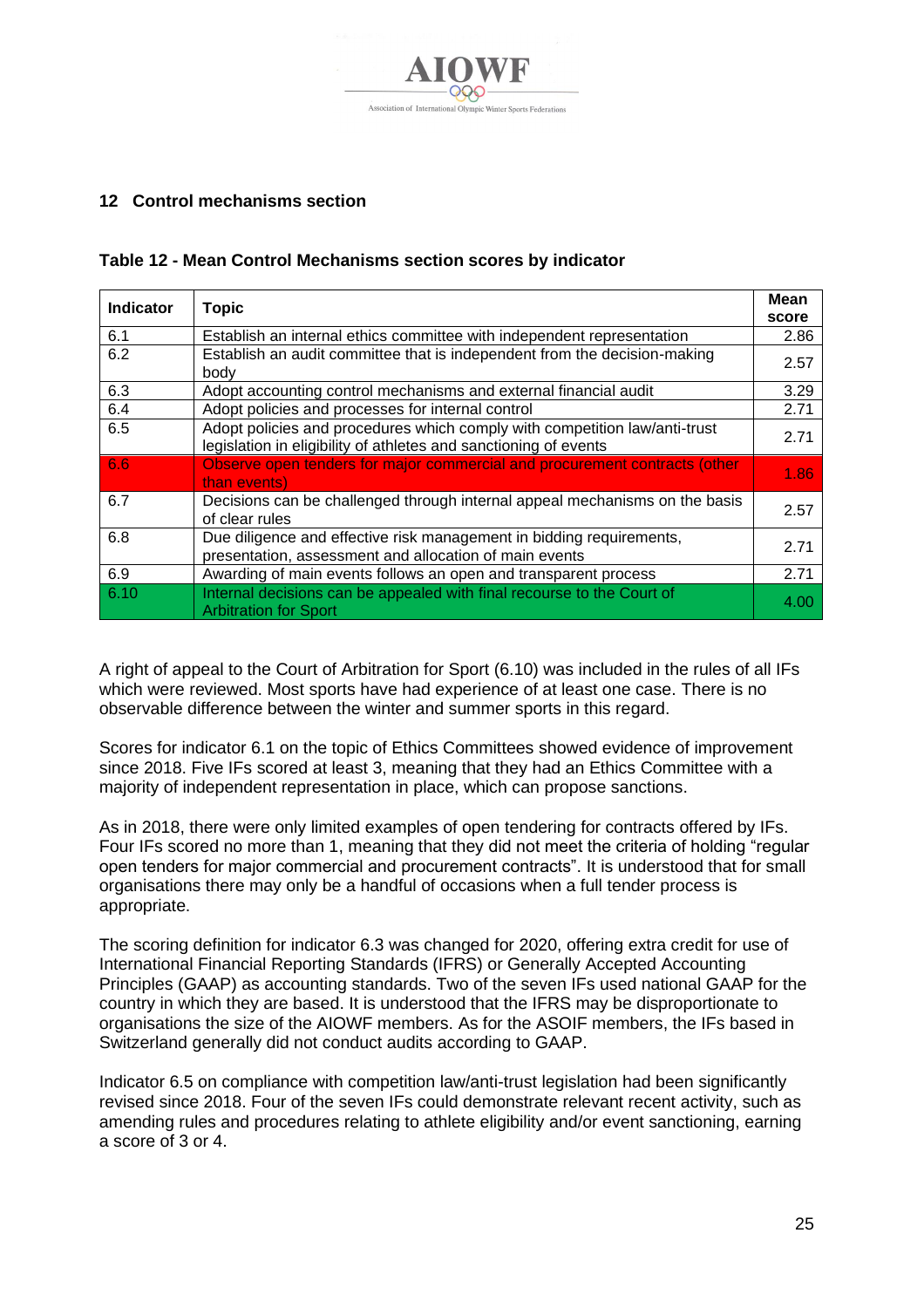

## <span id="page-25-0"></span>**13 Other analysis**

## **13.1 Higher scores for IFs with term limits**

|  | Table 13 - Comparison of mean score with and without term limits |
|--|------------------------------------------------------------------|
|--|------------------------------------------------------------------|

| Term limits in place     | No. of IFs<br>(AIOWF) | No. of IFs<br>(ASOIF) | Mean score |
|--------------------------|-----------------------|-----------------------|------------|
| N٥                       |                       |                       | 128        |
| Some form of term limits |                       | າາ                    | 145        |

## **Figure 6 - Mean score for IFs with and without term limits (AIOWF and ASOIF combined)**



| Table 14 - Mean score by section with and without term limits (AIOWF and ASOIF) |  |  |  |
|---------------------------------------------------------------------------------|--|--|--|
|---------------------------------------------------------------------------------|--|--|--|

|                                      | Mean<br>score | Transparency | Integrity | Democracy | Development | Control<br>mechanisms |
|--------------------------------------|---------------|--------------|-----------|-----------|-------------|-----------------------|
| No term limits (12 IFs)              | 127.6         | 31.4         | 25.0      | 23.3      | 24.1        | 23.8                  |
| Some form of term<br>limits (26 IFs) | 145.2         | 33.1         | 27.7      | 28.7      | 27.1        | 28.5                  |

Among the AIOWF members, four out of seven IFs had at least some kind of term limit in place for the president, although precise rules vary. A comparison of IFs with no term limits (which scored 0 for indicator 4.6) to those with some type of limit in place suggested significant differences.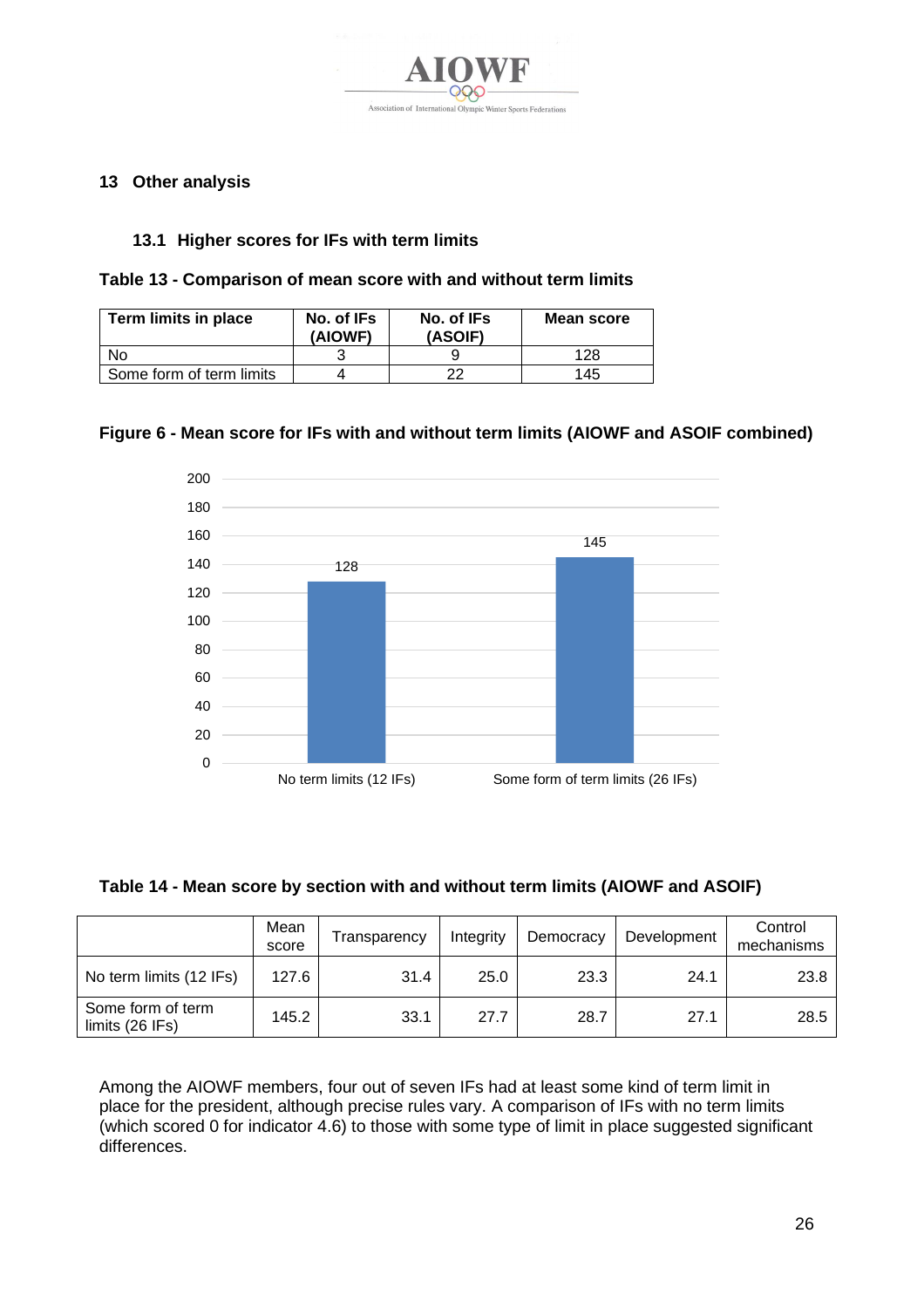

On average, an IF with a term limit in place reached the A2 group with a mean score of about 145. By contrast, IFs without term limits were in the middle of Group B (around 128 points). The mean scores for each separate section were also significantly higher among the IFs which have a term limit in place. Across the 16 ASOIF and AIOWF IFs in groups A1 and A2 (an overall score of 140 or more), only three did not have term limits of any description.

The sample size of seven for the AIOWF study is believed to be too small to draw reliable conclusions on its own.

In recent years, term limits have been introduced by several IFs as one component of a set of governance reforms, which may partly explain the sizeable difference in scores between those with and without term limits.

## **13.2 Background section**

The Background section of the questionnaire included an open-ended question about governance priorities and dedicated resources. Encouragingly, all of the AIOWF members cited recent, ongoing or planned governance projects. Four of the AIOWF members referred to a specific governance working group which they have in place and cited governance as a responsibility of senior members of staff.

Two of the seven IFs have separate legal entities which are wholly owned by the IF and dedicated to marketing, one fewer than in 2018.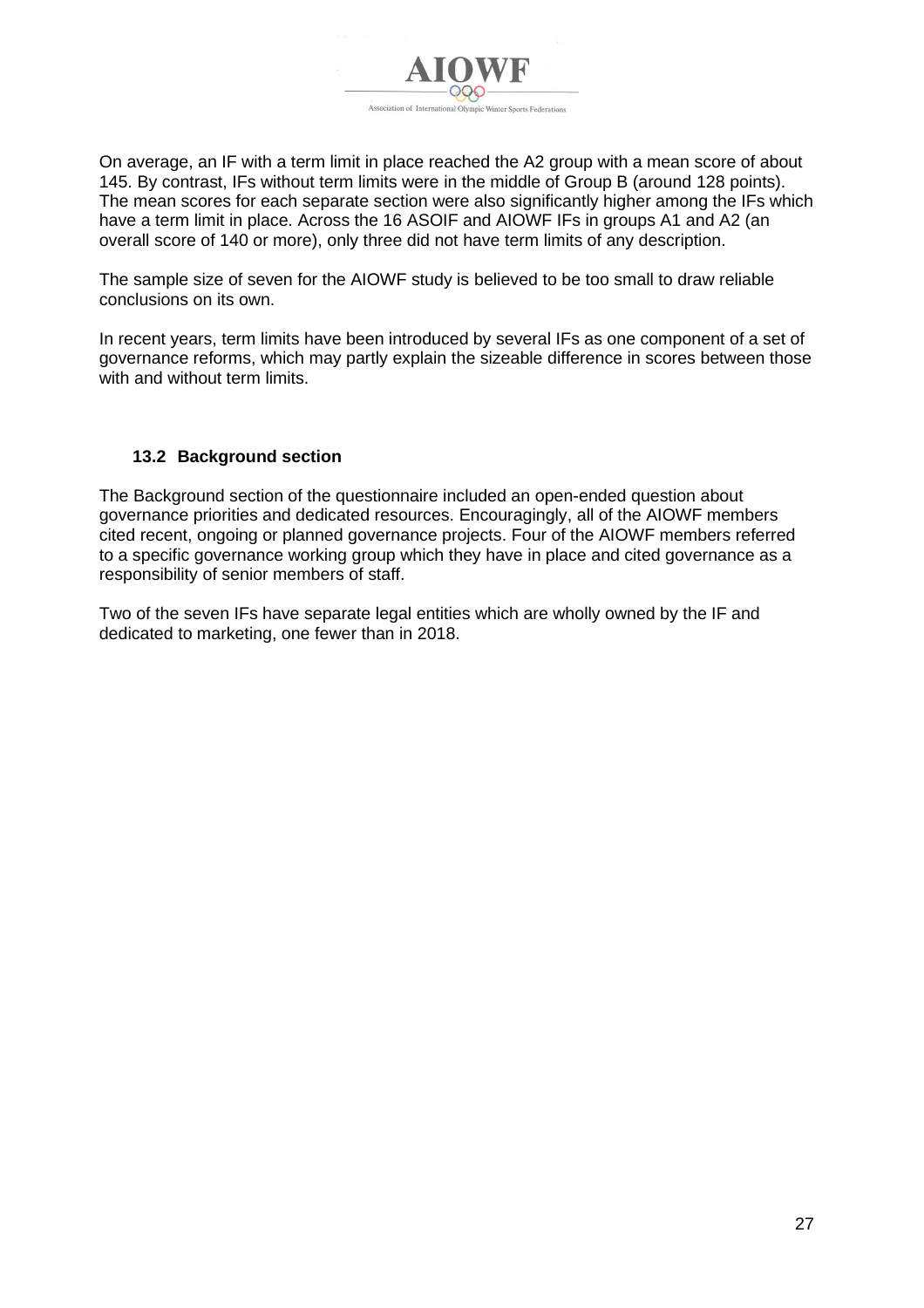## <span id="page-27-0"></span>**14 Evolution of the study**

This third review of IF governance has benefitted considerably from the incremental changes made based on experience and the lessons learned from the first and second editions. The range of indicators has been carefully adjusted and wording has been amended to increase clarity. In addition, IFs have dedicated more resources to responding with each iteration and the understanding of the process has improved.

Nonetheless, the study has limitations, which should be acknowledged. As for the previous editions, the questionnaire was restricted to 50 scoring questions to make the task of completion manageable. Consequently, some important topics are not covered, such as the composition of the Executive Board and the balance of powers between different governing bodies. This is one of the inevitable trade-offs in most audit or assessment exercises.

In a study which is designed as "one size fits all", there are naturally also a few indicators which are more relevant to some IFs than others.

The scoring system for the questionnaire is partly subjective, which explains the need to accept a margin of error, despite the fact that the responses were more detailed than for the previous editions and showed a greater understanding of the information being sought.

Across the IFs, the results suggest a high level of correlation between the size of the IF, as measured by staff numbers and revenue, and the overall assessment score. While there are exceptions both towards the higher and the lower end, it seems that organisational capacity is a key determinant of the governance score.

In addition, the results represent a snapshot in time, although governance is inherently an ongoing process.

Three of the AIOWF members were given a second opportunity to do additional work and resubmit the questionnaire. This has potentially put the other four winter sports at a comparative disadvantage. However, the decision to offer a second chance to some of the IFs is believed to be justified given the timing of the assessment during the COVID-19 crisis.

Finally, it is important to state that an analysis of documents, procedures and structures does not take account of behaviour and organisational culture.

## <span id="page-27-1"></span>**15 Conclusion**

The analysis of the governance of the AIOWF members shows substantial progress by all of the sports, which is to be commended, but there are significant differences between the strongest performers and the weakest.

One of the winter sports reached the A1 group as defined for the ASOIF members, another was in between the A1 and A2 groups while the remaining five were in the B group, above the threshold of 120 set by the GTF as a target for the ASOIF members.

Collectively, the AIOWF IF scores were about the same on average as the ASOIF members.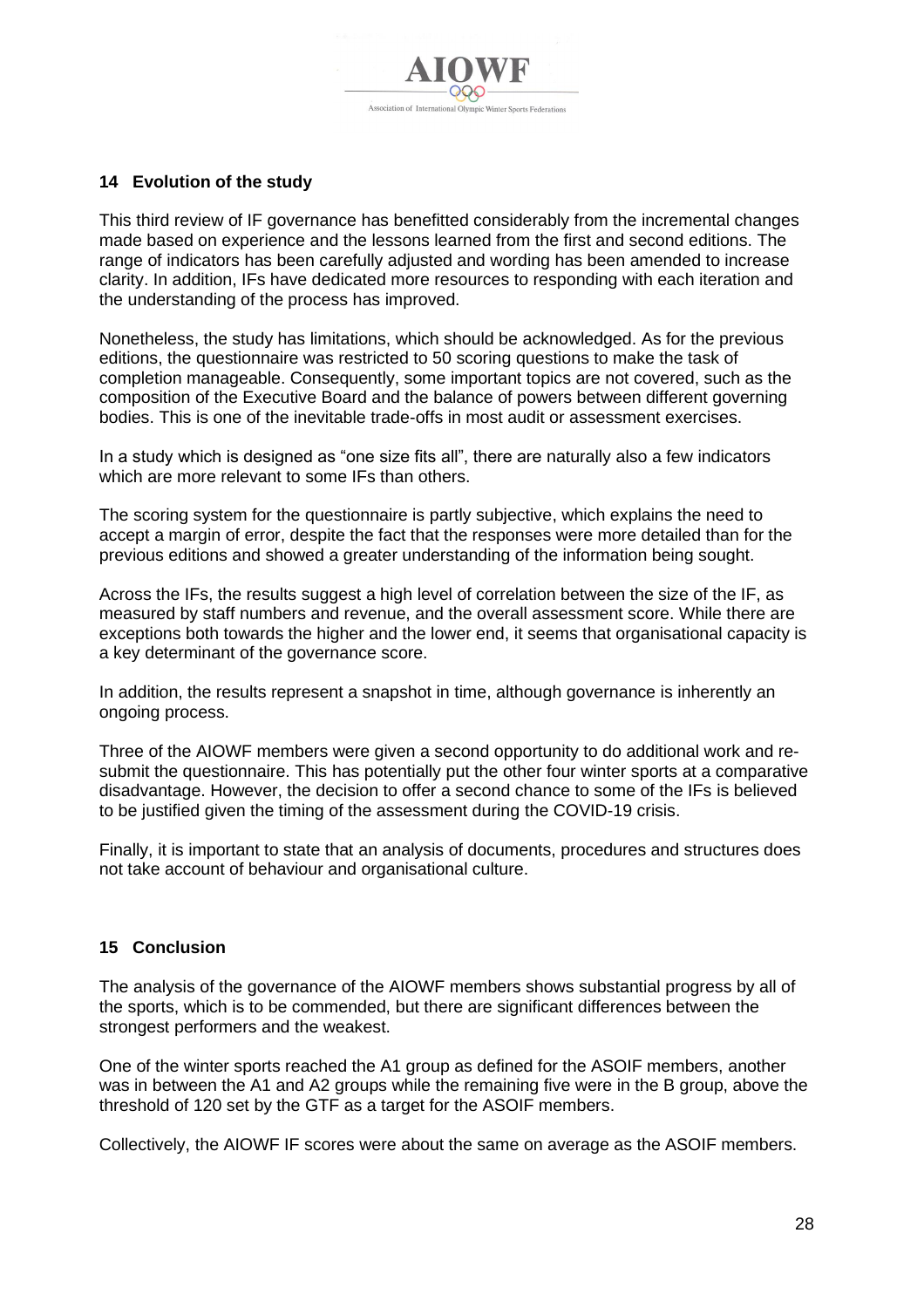

Important steps forward include the publication of audited financial accounts by more of the winter sports, more formalised and independent ethics committees, a trend towards the adoption of term limits for elected officials, and also increasing transparency regarding development expenditure.

On other notable topics, such as gender balance on the Executive Board, safeguarding work and action on environmental sustainability, progress has been relatively modest since 2018 but there are projects now underway which should lead to further improvements soon.

The study has shown that there is a correlation between higher scores in the assessment and IFs with greater resources in terms of staff and financial revenue but several IFs with fewer than 20 staff proved that it is possible to reach high standards with more limited resources. There have also been examples of larger IFs that did not perform so well.

Dealing with the enormous disruption caused by the COVID-19 crisis, including the need to postpone Congresses and General Assemblies, has rightly been the priority of the IFs in recent months. It is to be hoped that work to improve governance will be acknowledged as an important and necessary component of the recovery process for all sport, which will help IFs be more sustainable and resilient, reaching the high standards that the public and sports community have the right to expect.

#### <span id="page-28-0"></span>**16 Next steps**

Each AIOWF IF is receiving their full results alongside this report. The ASOIF Governance Taskforce plans to continue with the governance assessment project. A pilot study on organisational culture within IFs is planned and there will be another iteration of the assessment exercise in due course.